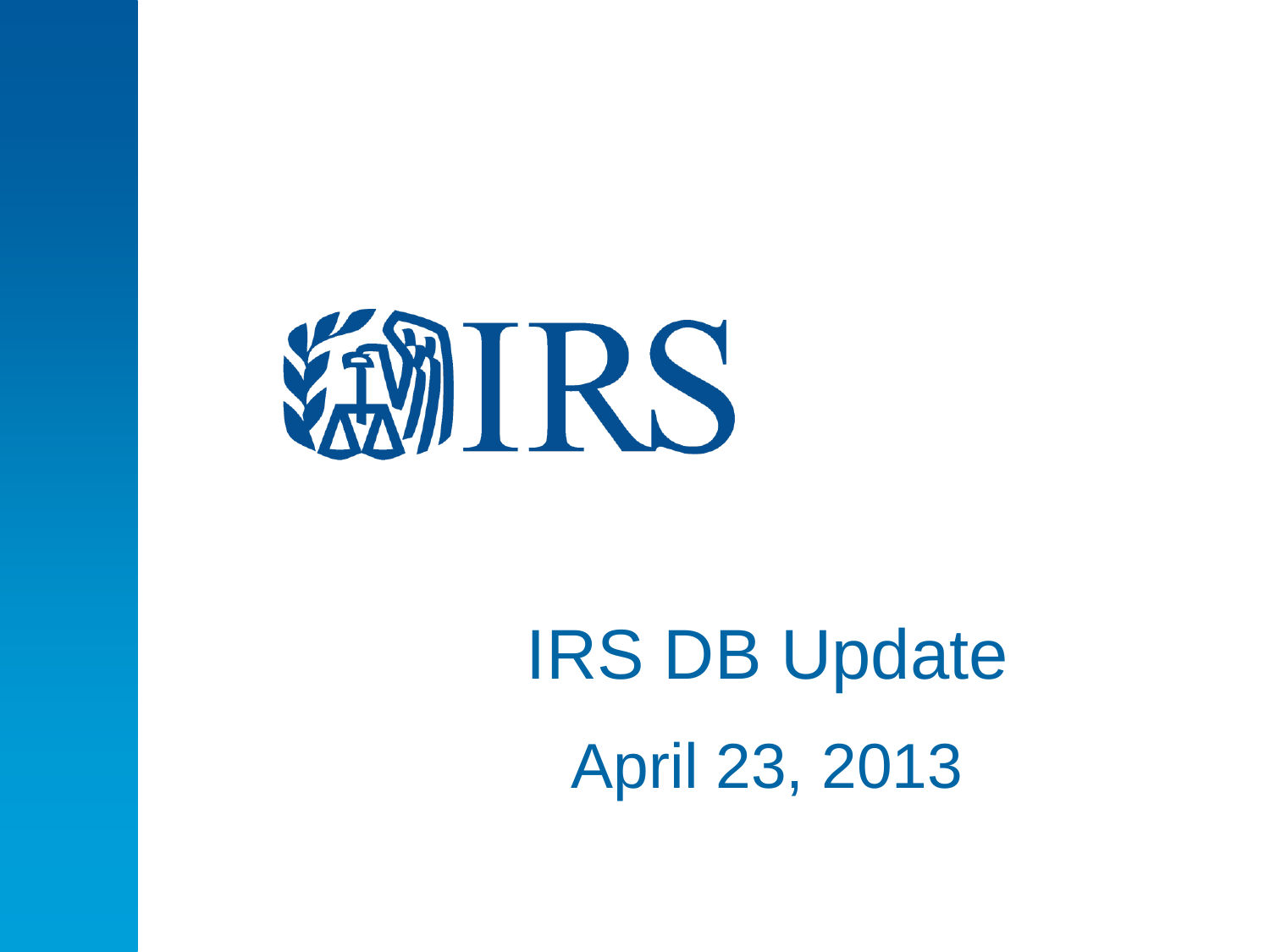

#### Larry Heberle – Actuary, TEGE (Examinations)

Mike Spaid – Actuary, TEGE (Rulings & Agreements - Actuarial)

Carol Zimmerman – Actuary, TEGE (Rulings & Agreements - Guidance)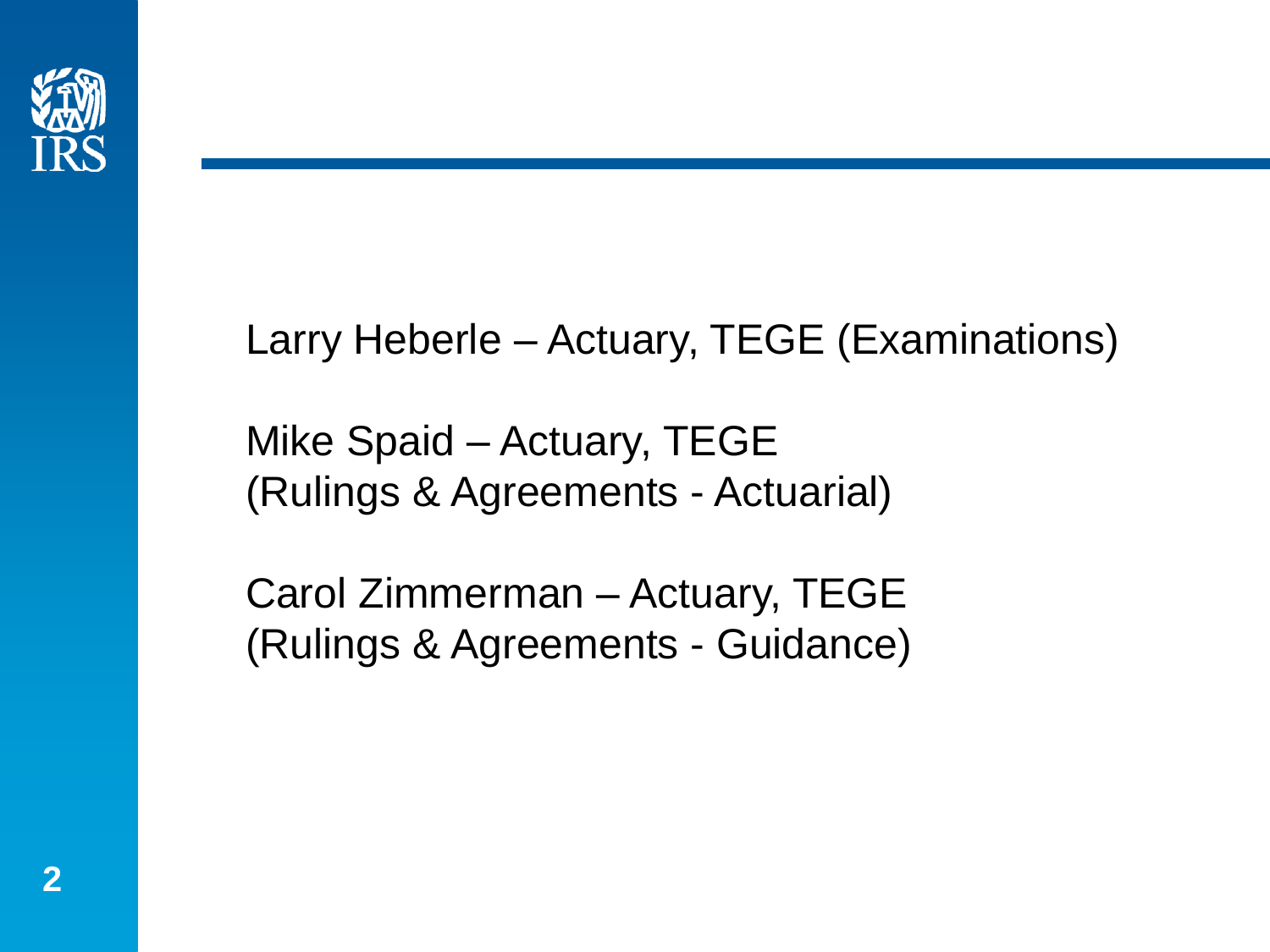

#### **Agenda**

- **Regulatory Update**
- Section 415 issues
- Hybrid plan issues
- Multiemployer Report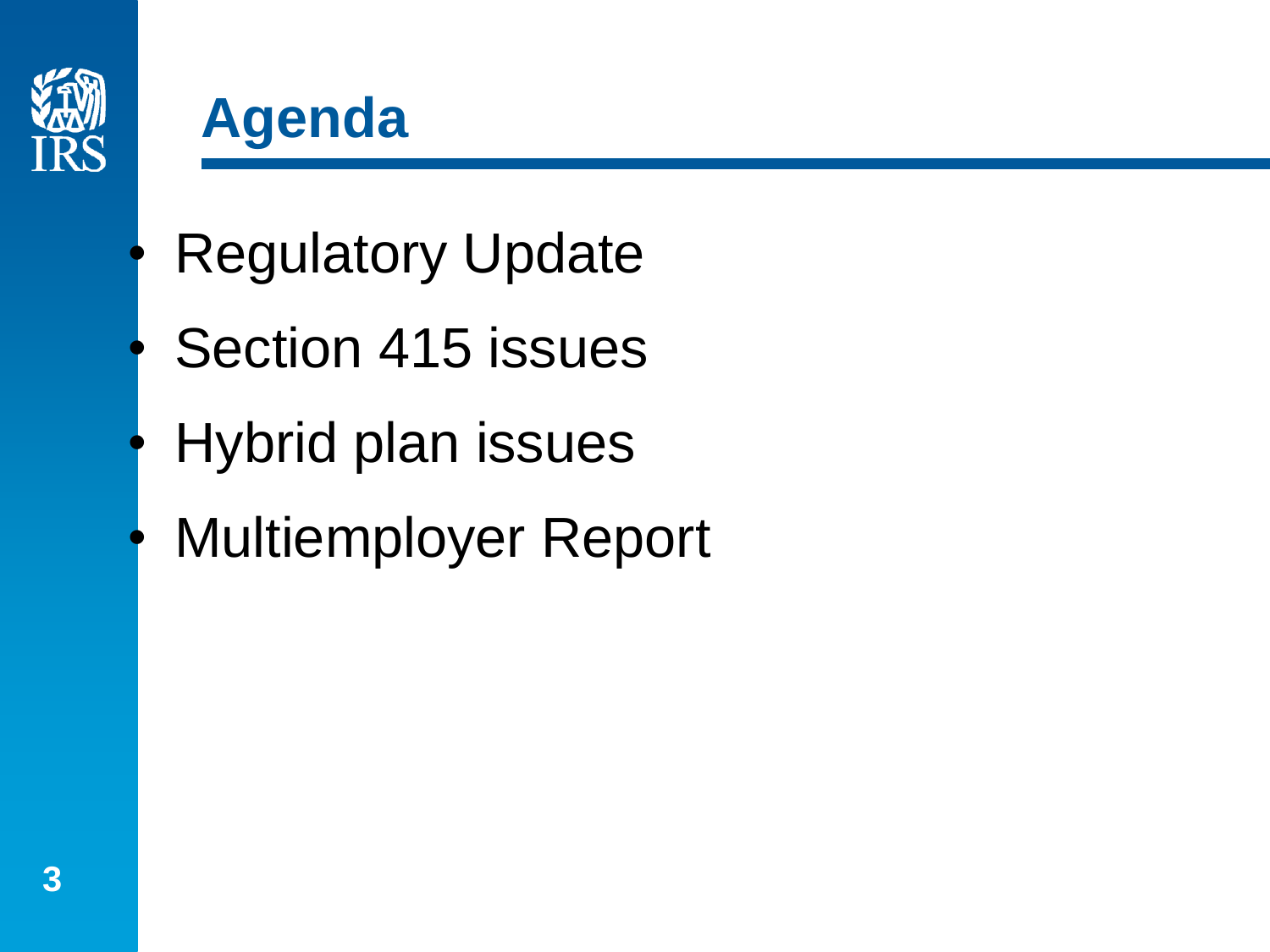

#### **IRC 436 & Notice 2012-46**

- PPA added Code § 436
- Goal is to preserve & improve funding
- Also a Qualification issue IRC 401(a)(29)
- IRC 436 restricts plan based on AFTAP %
- ERISA 101(j) requires notice when § 436 restrictions apply to plan
- \$1,000/day DOL penalty for failure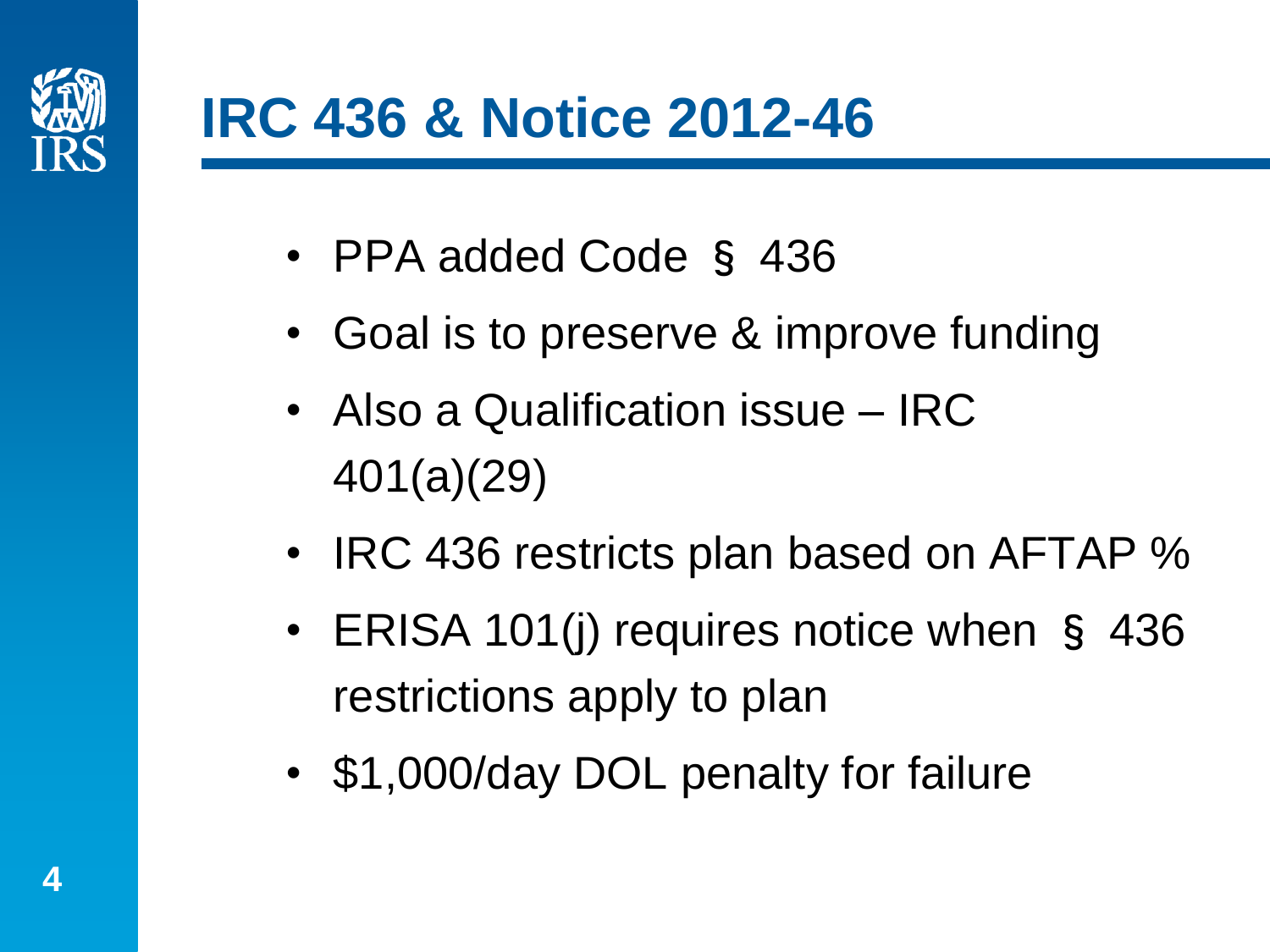

#### **Notice 2012-46 requires ERISA 101(j) Notice if:**

- AFTAP < 60% = UCEBs restricted [436(b)]
- AFTAP < 60% or < 100% if Bankrupt ER = Accelerated Bens restricted [436(d)(1) or 436(d)(2)]
- AFTAP >60%<80% = Partial Restriction [436(d)(3)]
- AFTAP  $< 60\%$  = Freeze Accruals [436(e)]
- No notice required for 436(c) restriction on plan amendments AFTAP < 80%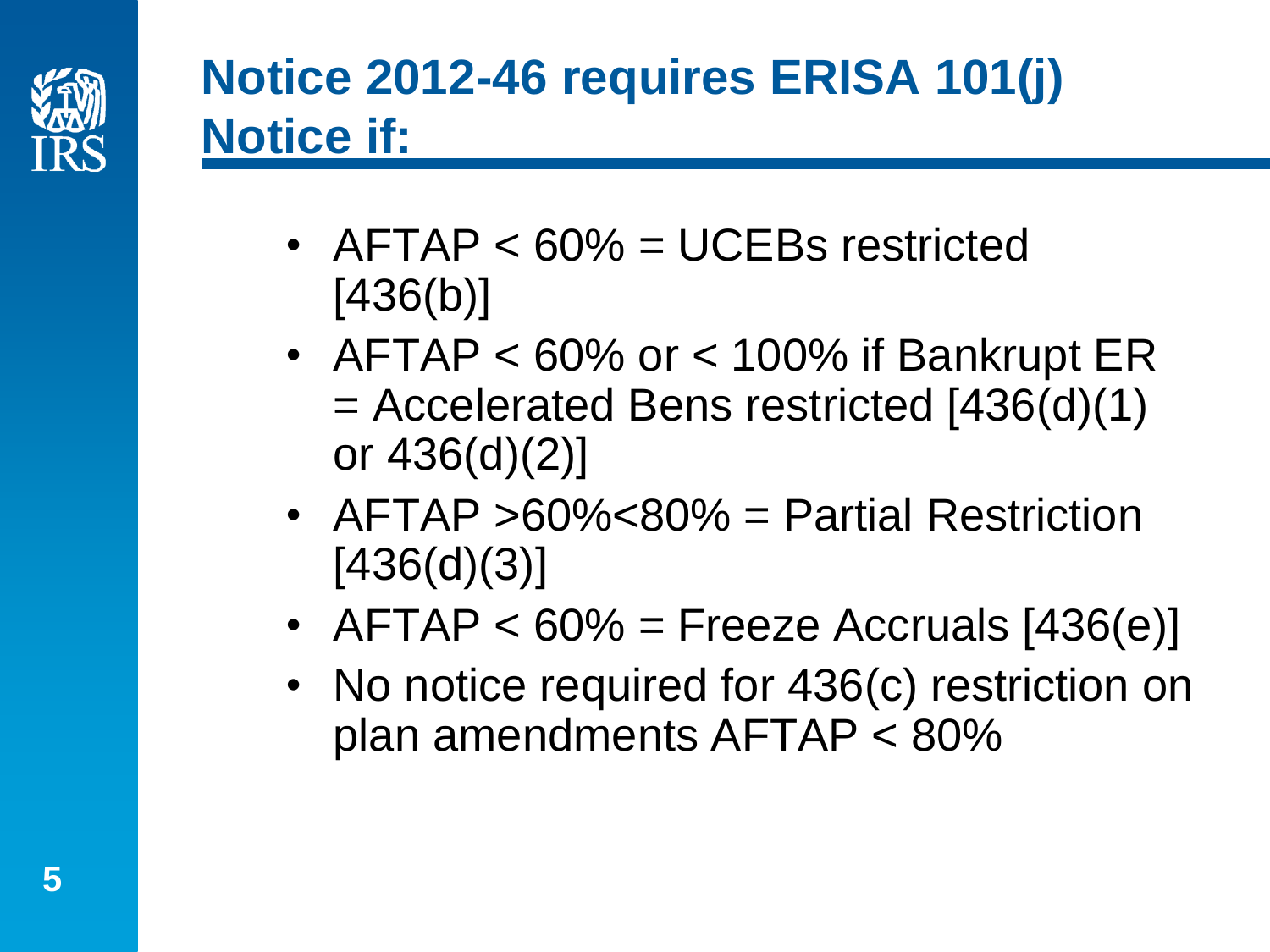

#### **Notice 2012-46 - Who?**

- Notice must be provided to:
- Each participant covered by plan
- Each beneficiary entitled to benefits
- However no notice required if it's reasonably anticipated the restriction won't apply
	- Example: Plant A has UCEBs, Plant B does not; AFTAP < 60%; Plant A EE's get notice
	- Example: Retired annuitants needn't get 101(j) notice when LS's are restricted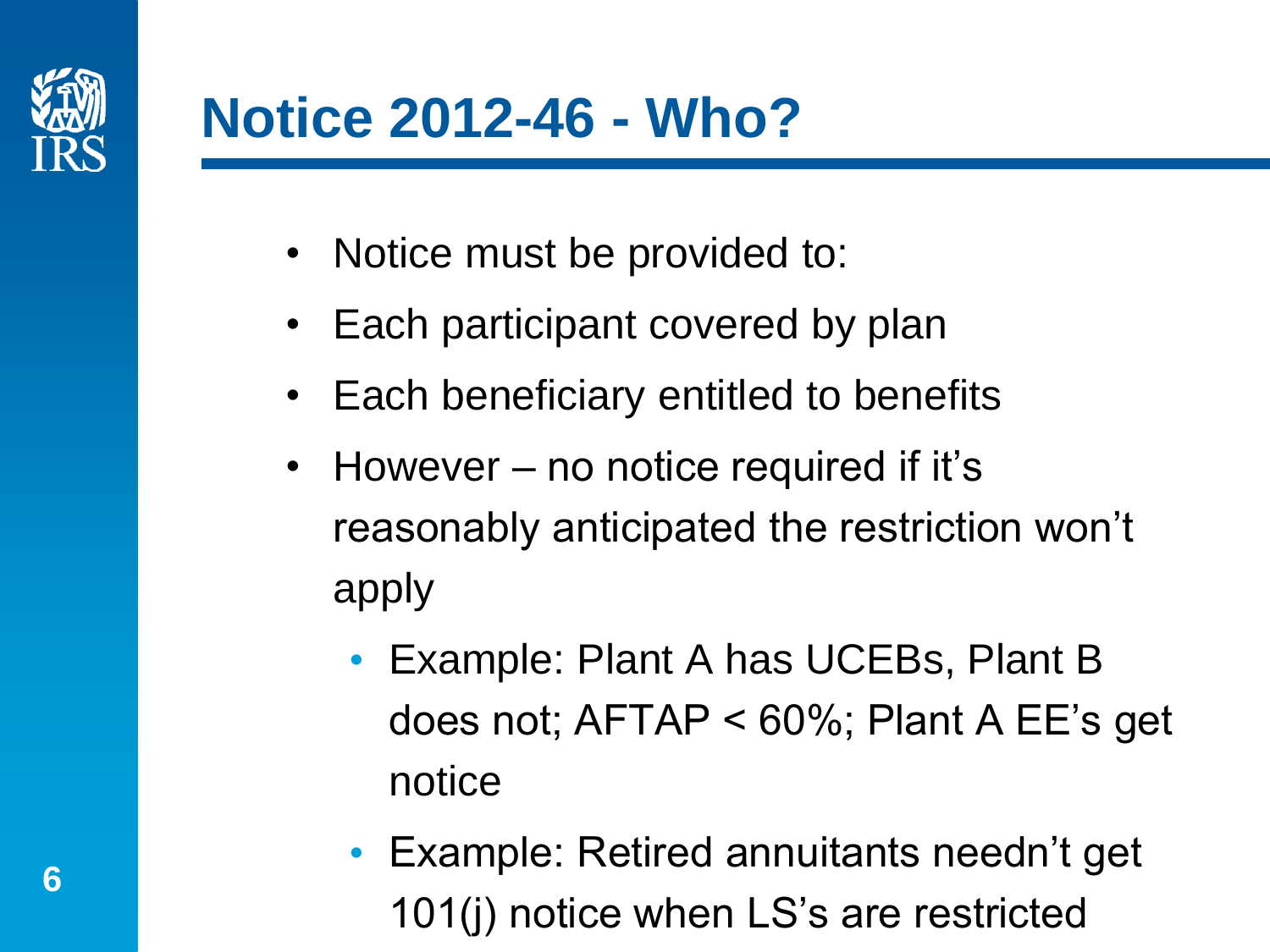

#### **Notice 2012-46 - What?**

- ERISA 101(j) Notice must state:
- Plan name, EIN, Plan #
- General description of the restriction on benefits that applies
- Plan's AFTAP % (presumed or certified)
- Description of the difference between restricted & unrestricted benefits
- Description of how the restriction may cease to apply  $(AFTAP > 80\%)$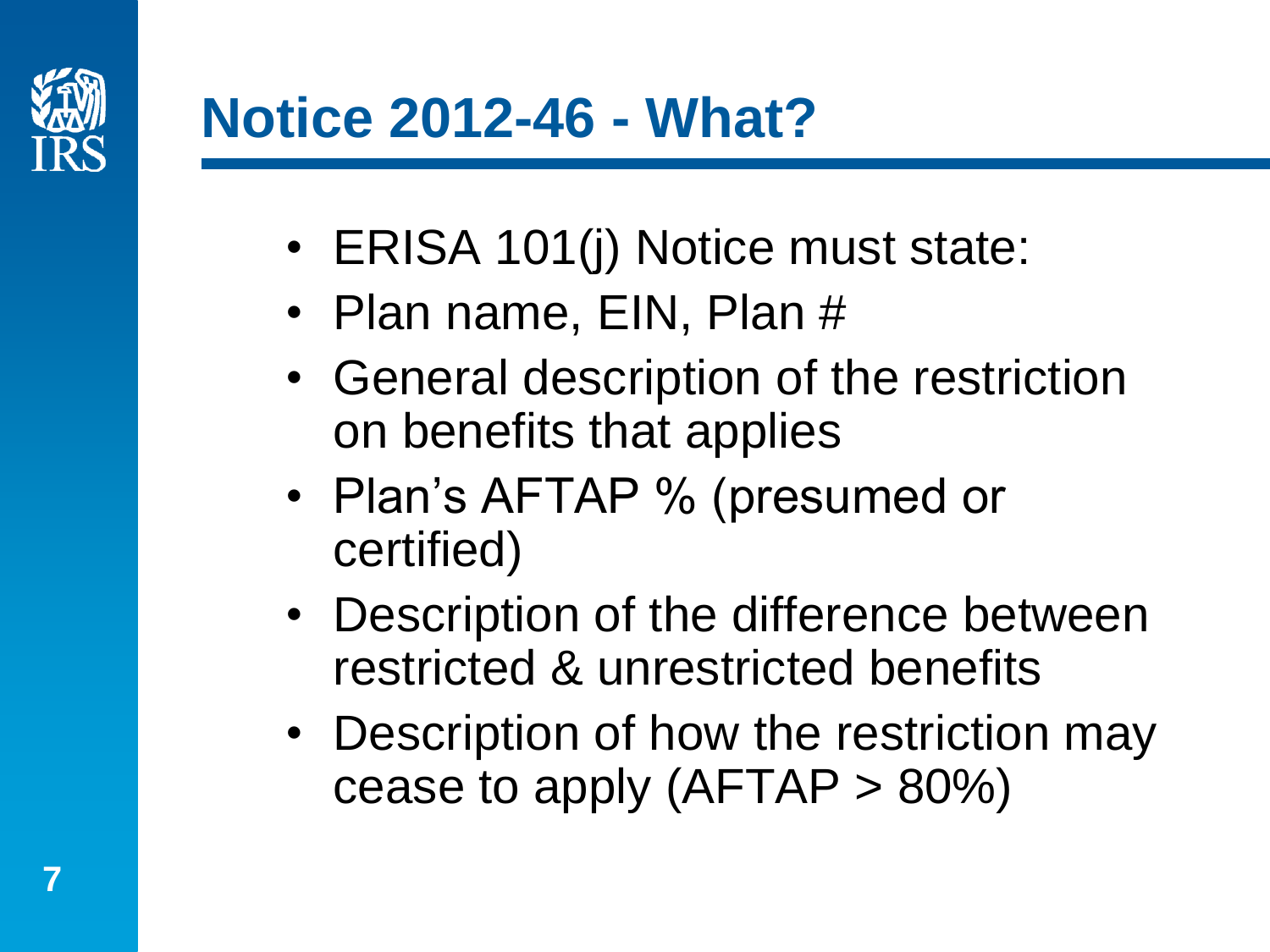

# **Notice 2012-46 – What? (cont.)**

- Effective date of benefit restriction
- The class of participants and beneficiaries affected by the benefit restriction
- Name, address, & phone #'s for plan administrator, trustee, or other contact
- Special rules for new annuity starting date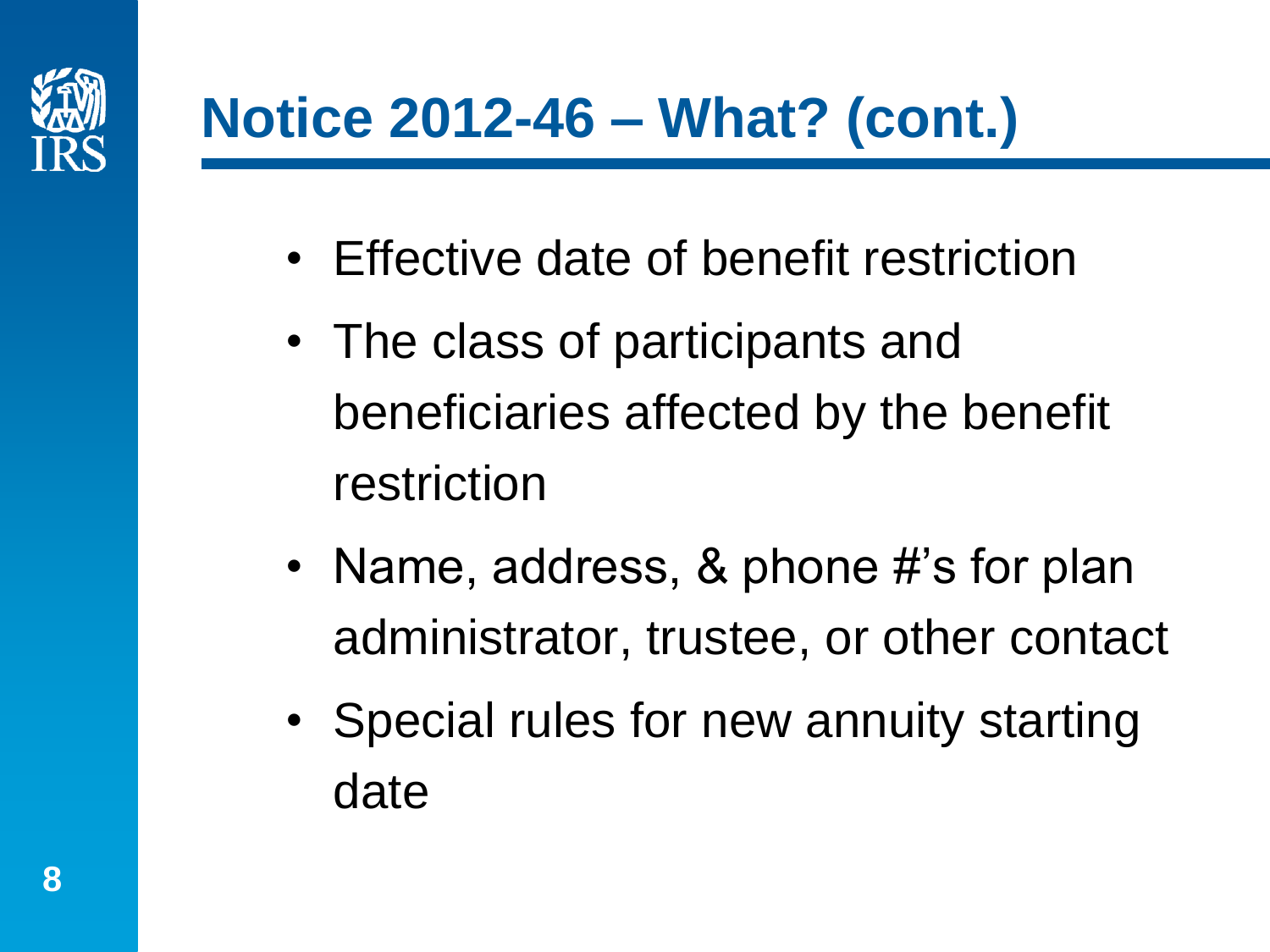

### **Notice 2012-46 – When?**

- ERISA 101(j) notice must be provided:
- 30 days after restriction on benefits or accruals applies to the plan
- Restriction applies when AFTAP is presumed or certified at low threshold
- Restriction applies when plan UCEB event occurs that would cause AFTAP  $< 60\%$
- Restriction applies in the event of employer bankruptcy
- Other events determined by Treasury **Secretary**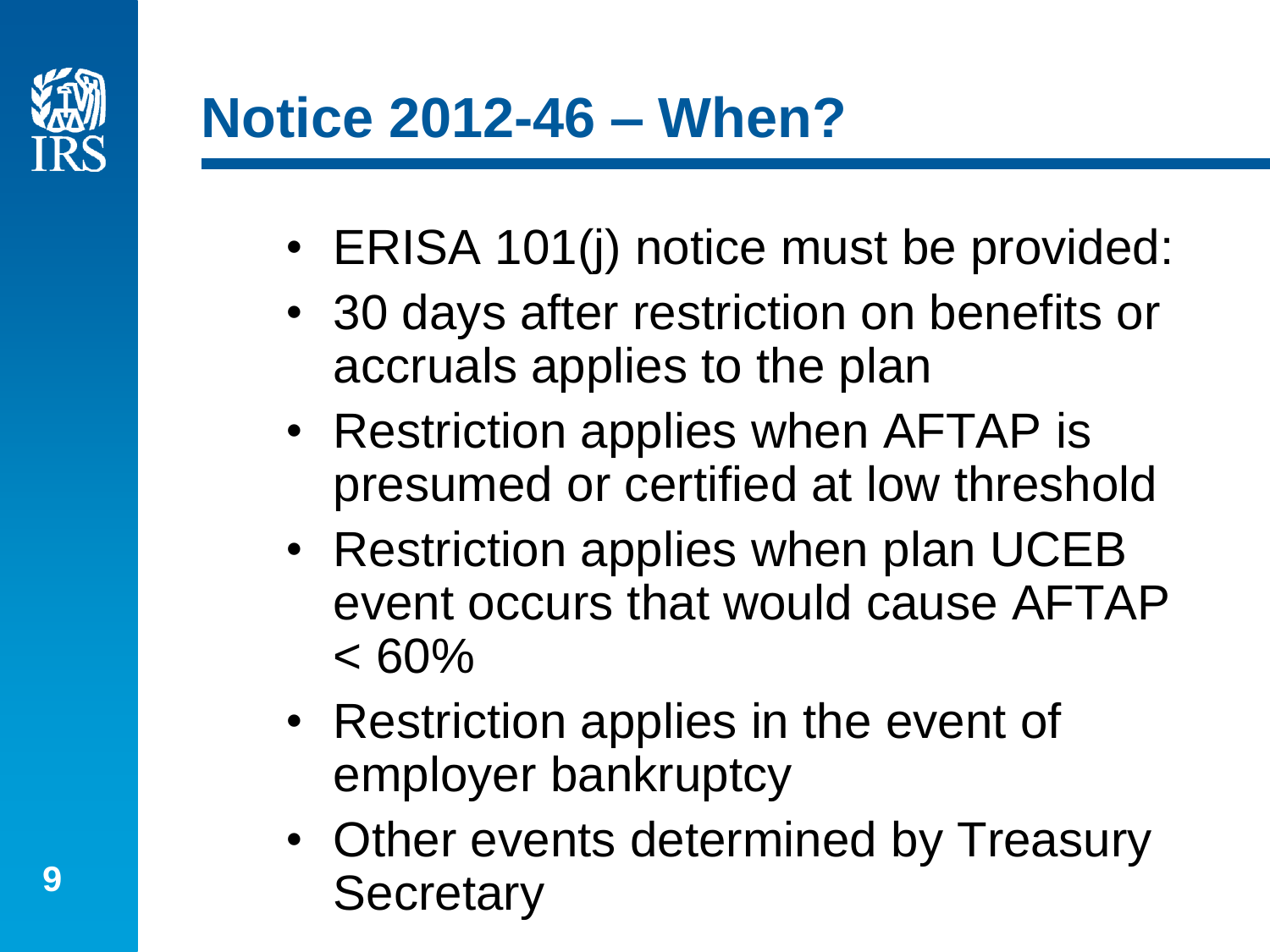

#### **Notice 2012-46 – How?**

- The ERISA 101(j) notice can be provided in paper or electronic form
- Example is provided in Notice 2012-46
- Coordination of ERISA 101(j) and ERISA 204(h) notices
	- Example: Freeze of accruals due to AFTAP < 60% requires 101(j) notice;
	- If plan later is amended to permanently cease benefit accrual, 204(h) notice is required (but not another 101(j) notice).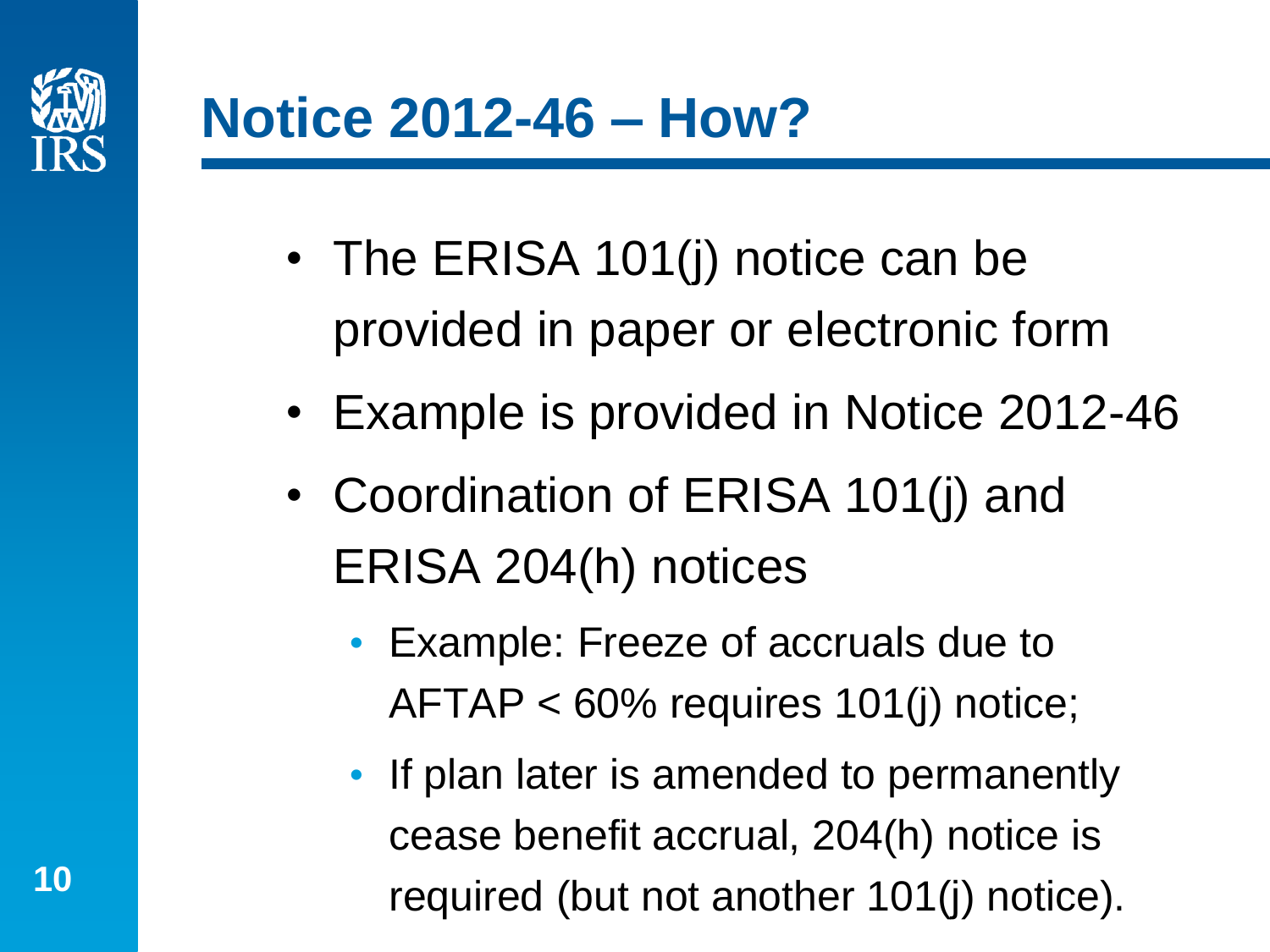

**11**

#### **Recent guidance**

- Deadline for making § 436 amendments
	- Extended by Notice 2012-70
		- Last day of first plan year beginning on or after 1/1/2013
		- Last day of plan year for which § 436 is first effective for the plan, or
		- Due date (with extensions) for filing employer's tax return for the tax year that contains the first day of the plan year § 436 applies
	- Filing for determination letter may accelerate deadline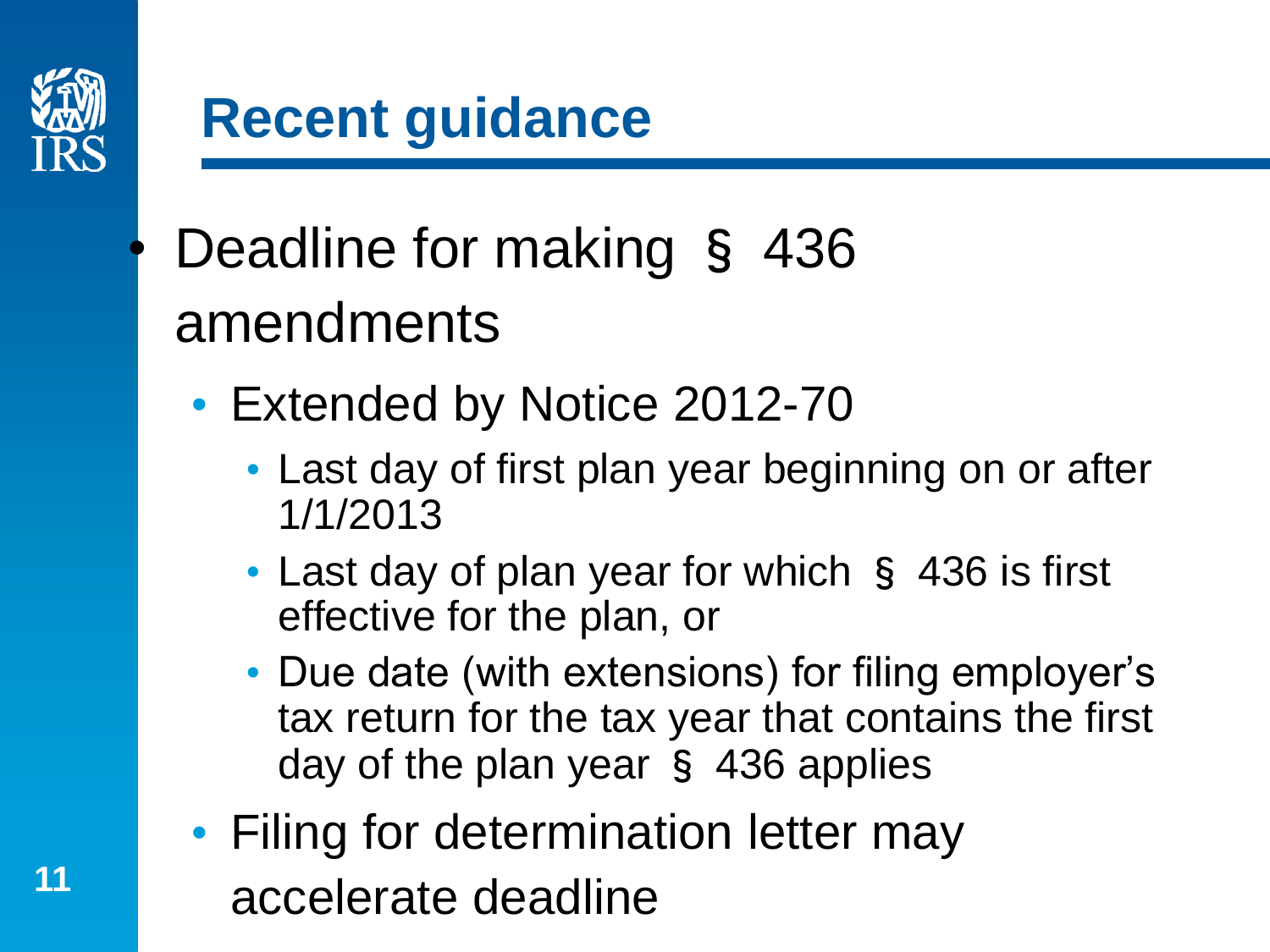

### **EPCRS for DB plans**

- Revenue Procedure 2013-12 updates the IRS correction program for qualified plans. Some changes for DB plans include:
	- Delays in payment should be increased at Plan Actuarial Equivalence factors in use when distribution should have been made;
	- Corrective distributions for missed payments that were not subject to IRC 417(e) need not use 417(e) present value factors.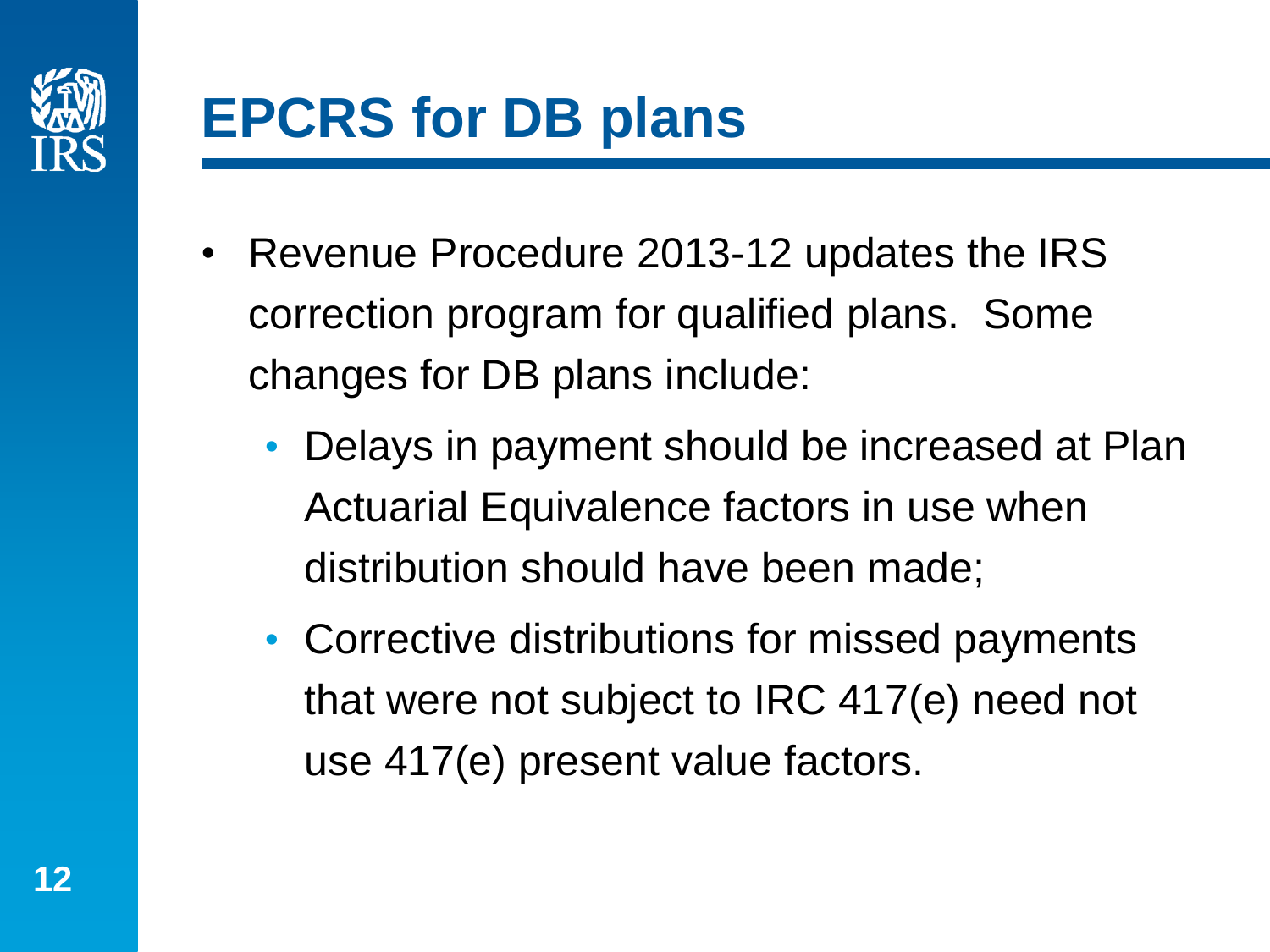

#### **Failures Involving** § **436 Restrictions**

- Section 6.02(4)(e) was added to correction principles to reflect possible restrictions imposed by §436, and to deal with a plan's failure to comply with §436 restrictions in operation.
- Corrective contributions generally required to be made to the plan to pay for corrective distributions or corrective amendments while subject to §436 restrictions.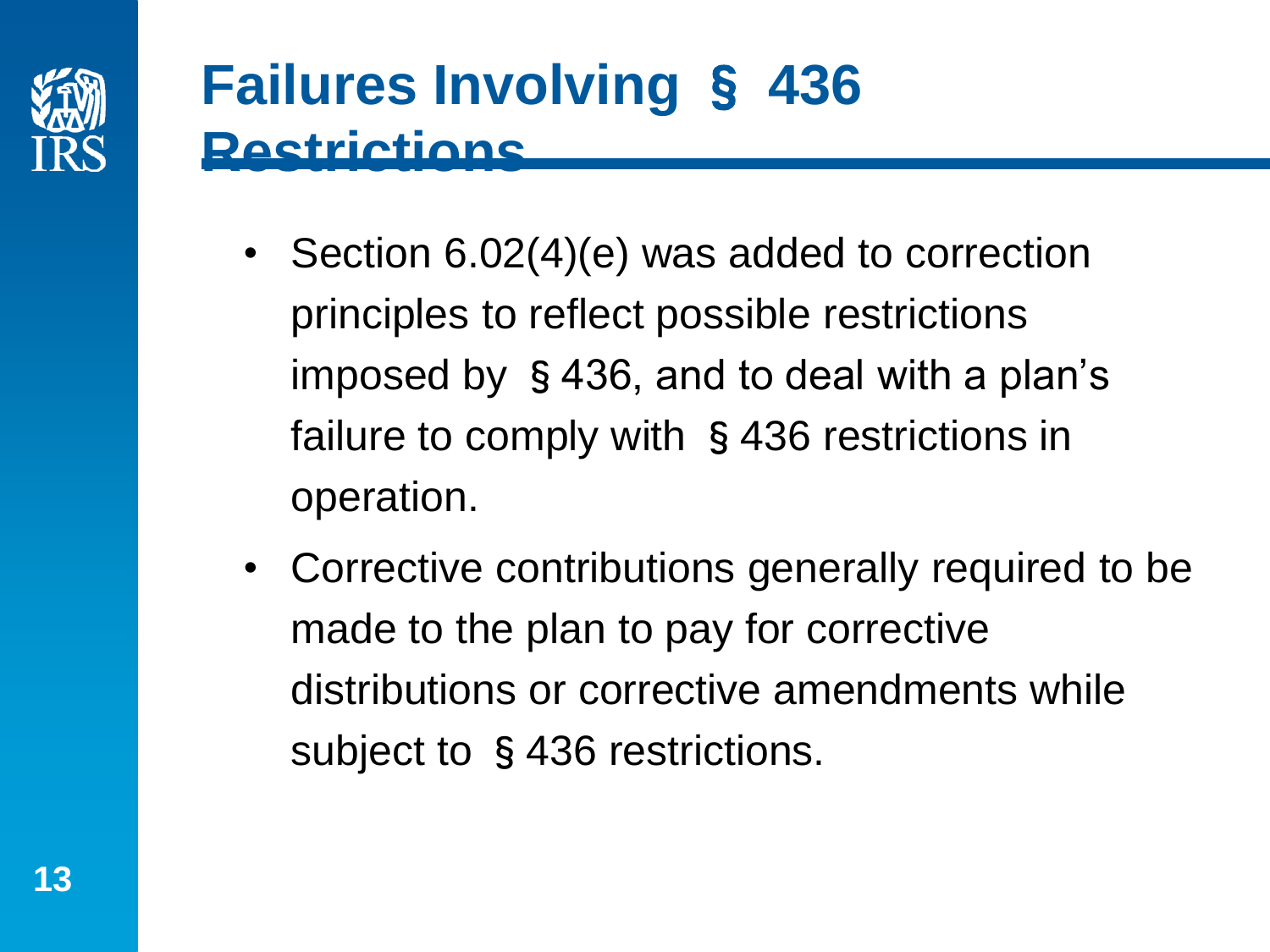

### **Correction Principle**

- Correction of distributions made without spousal consent – one option is to pay LS to spouse equal to survivor annuity.
- Section 6.04(2)(c) was revised to add a sentence for plans under §436 restriction.
- If a plan is subject to 436(d) restrictions when spousal choice option discussed in this section is offered to the affected spouse, plan sponsor must contribute the applicable amount.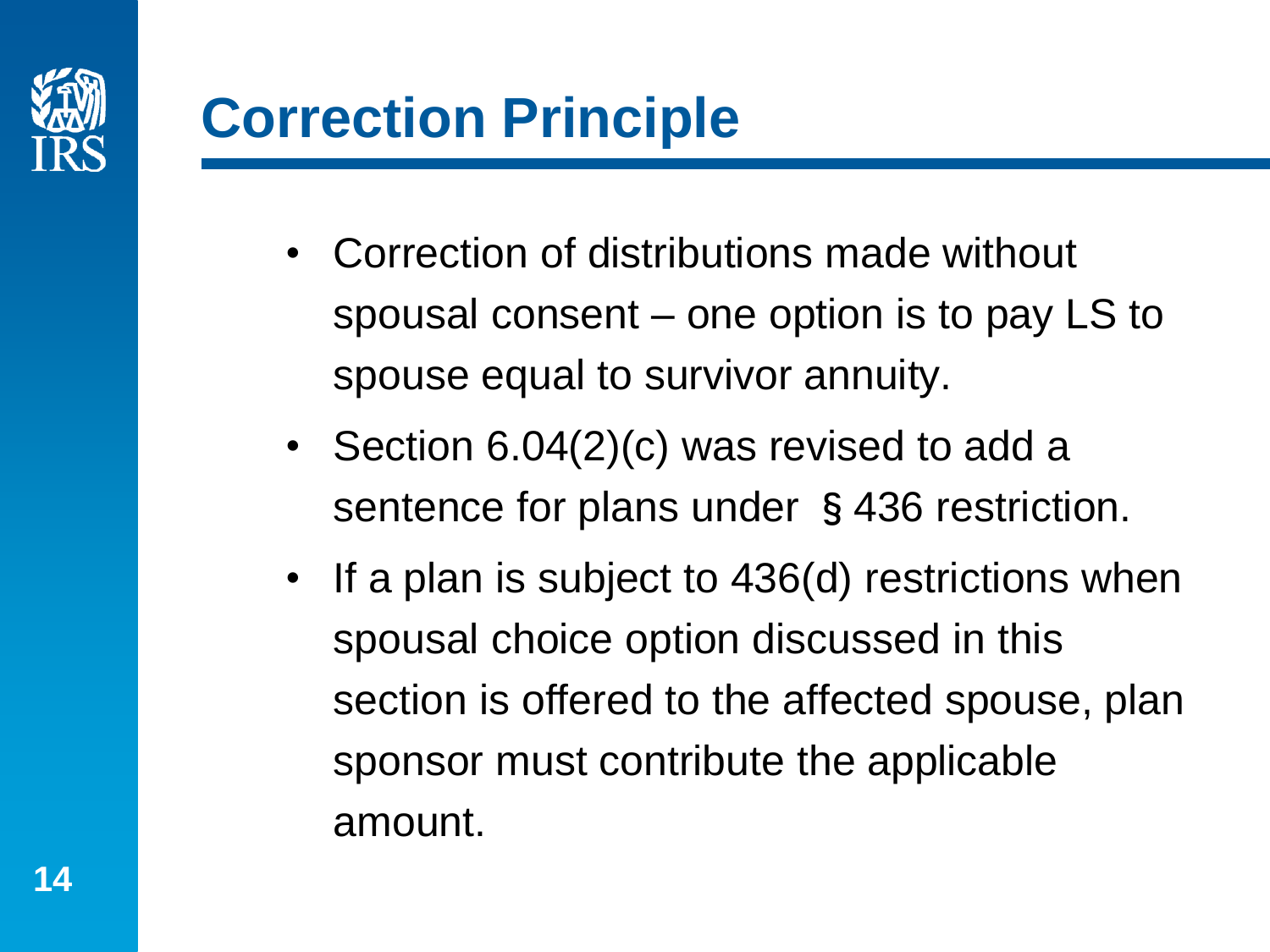

### **Correction of Overpayments**

- Section 6.06(3) was revised to clearly address the correction of Overpayments made from defined benefit plans.
	- DB Overpayments must be corrected by following rules similar to those specified in Appendix B.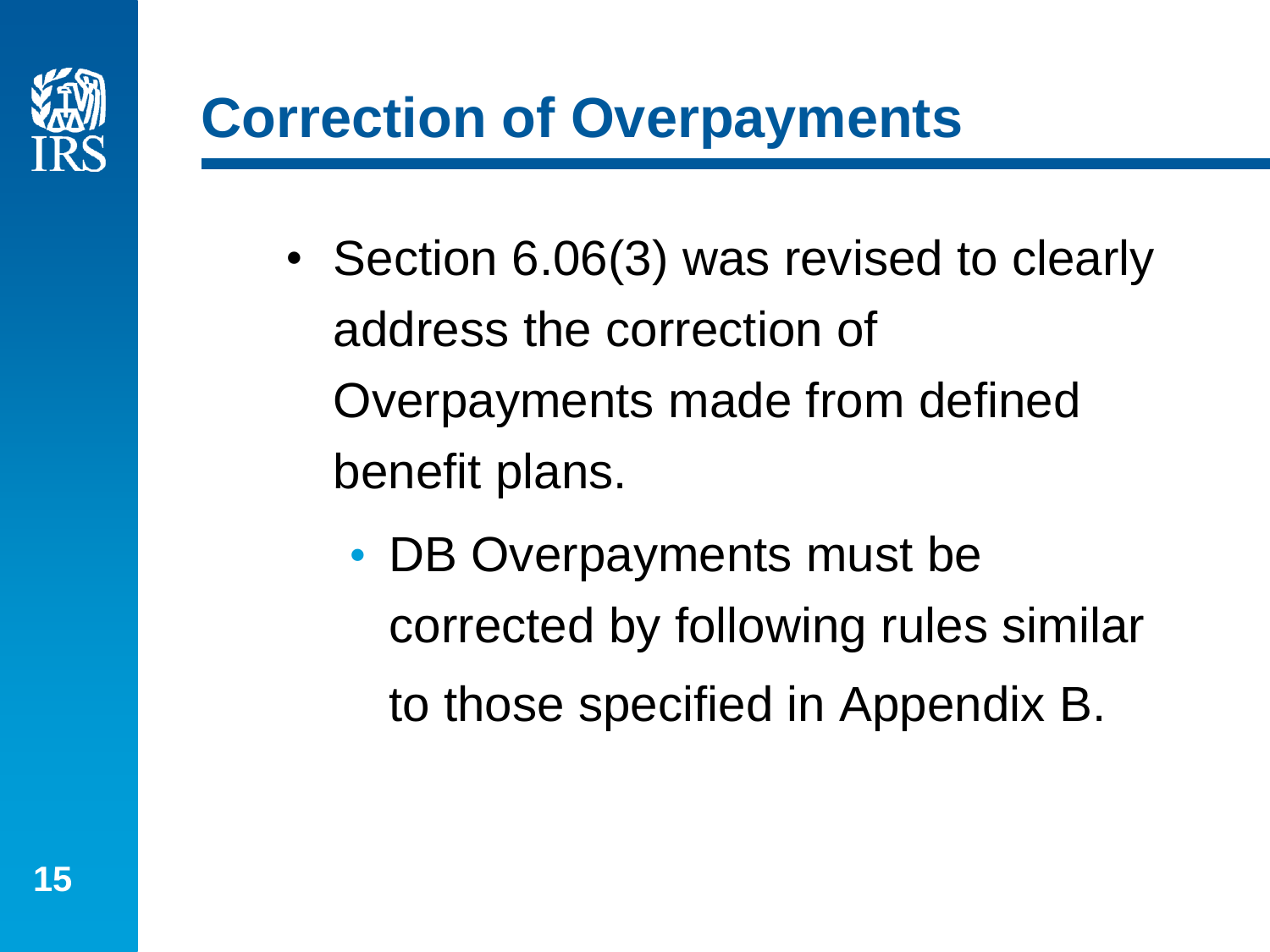

### **Correction of Overpayments**

• Section 6.06(4) was added to specifically address the correction of Overpayments from defined contribution plans. In addition, it clarifies that a corrective employer contribution is not needed to fix premature distributions in some cases.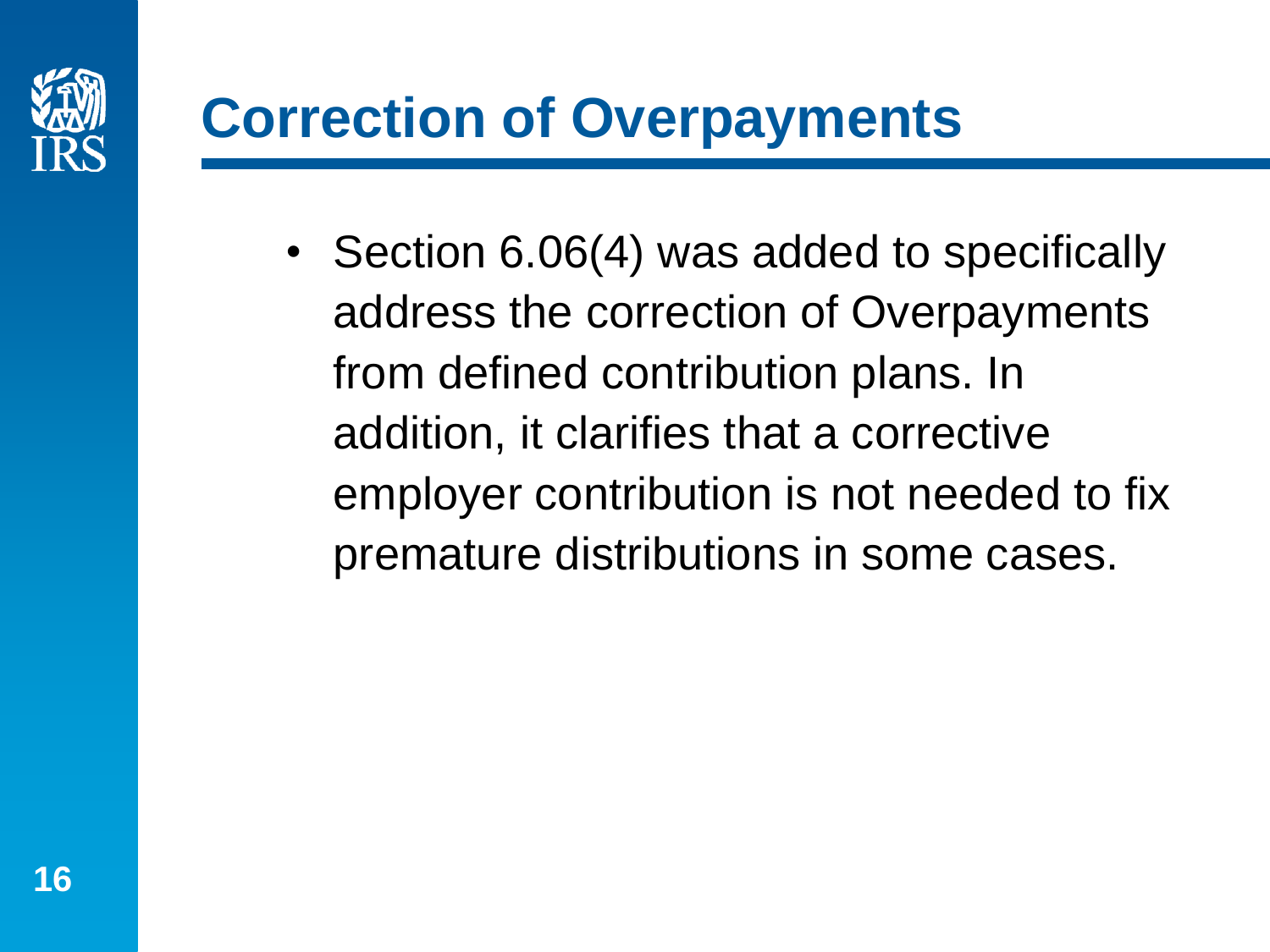

## **Modifications to Appendix A & B**

- Contributions required if corrective distributions are made when the plan is subject to 436(d) restrictions:
	- If plan failed to timely pay required minimum distributions under 401(a)(9) (Appendix A, .06)
	- If lump sum paid to spouse to correct failure to obtain spousal consent (Appendix A, .07(2))
	- Must reflect 436(c) restrictions when making corrective amendments
	- Plan amendment used to resolve early inclusion of otherwise-eligible participants (Appendix B, 2.07(3))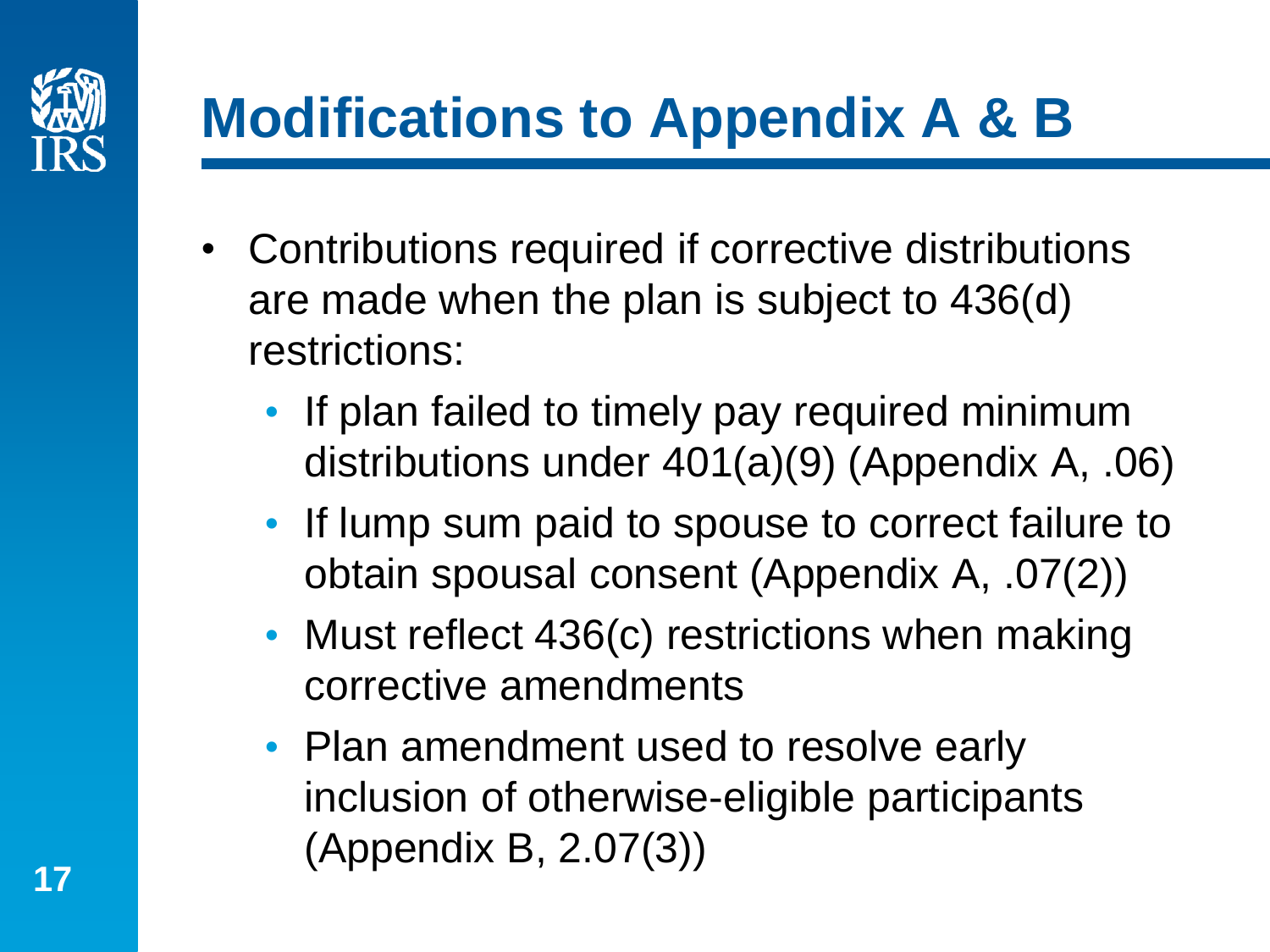

Plan's AFTAP is below 60% in plan year 2010, one participant received a lump sum distribution in 2010.

#### Failure:

Plan did not restrict lump sum distributions during the plan year 2010 when the plan was under 436 restriction.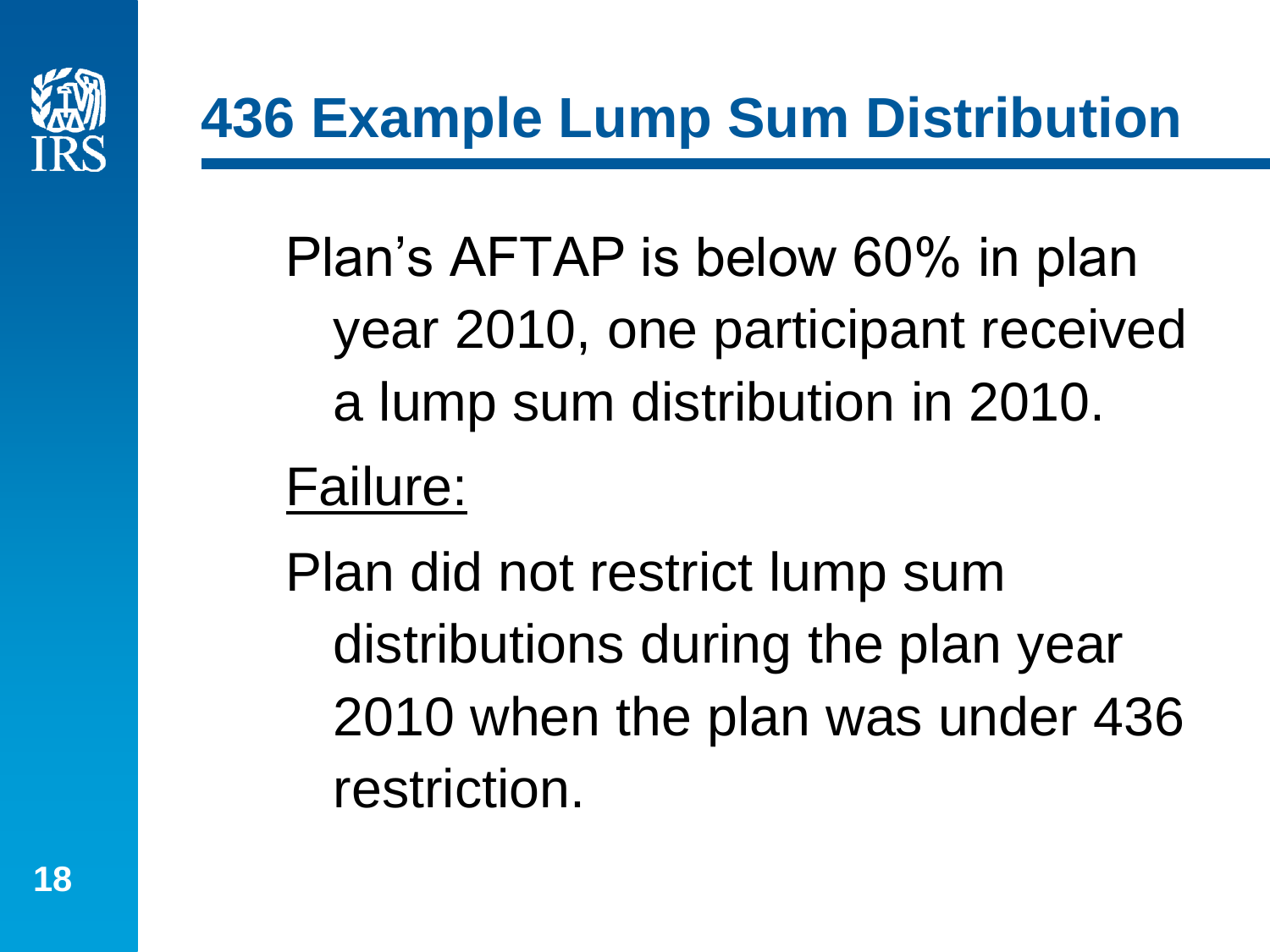

#### **436 Ex. Lump Sum Distribution (cont'd)**

Additional facts: Sponsor discovers failure during plan year 2012.

- Plan allows for lump sum distributions
- What is the applicable correction under EPCRS?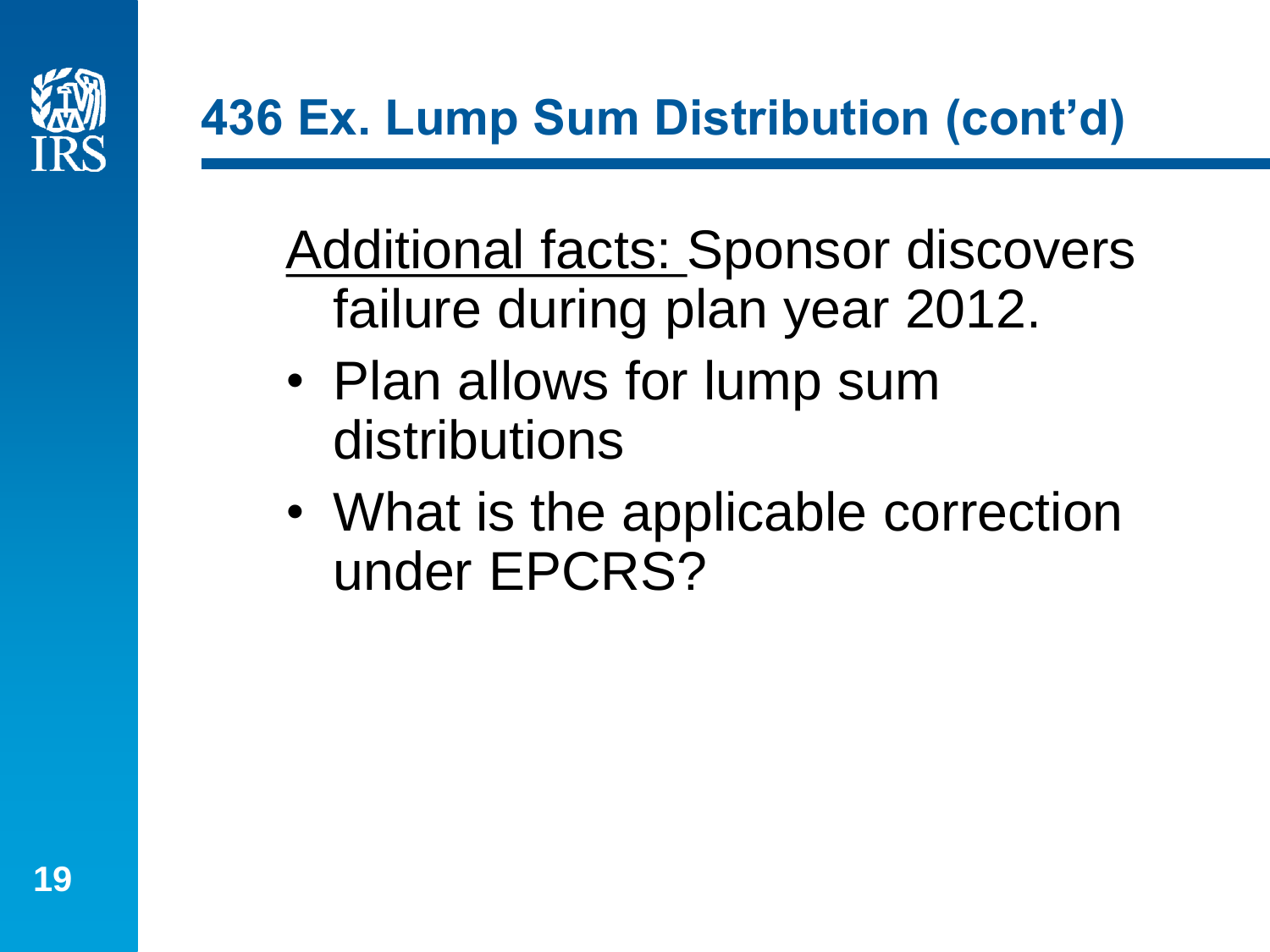

# **436 Example Lump Sum Correction**

Treat as an Overpayment

- Secure lump sum back from participant.
- If unable to secure lump sum back with earnings, employer contributes to the plan the amount of lump sum with earnings.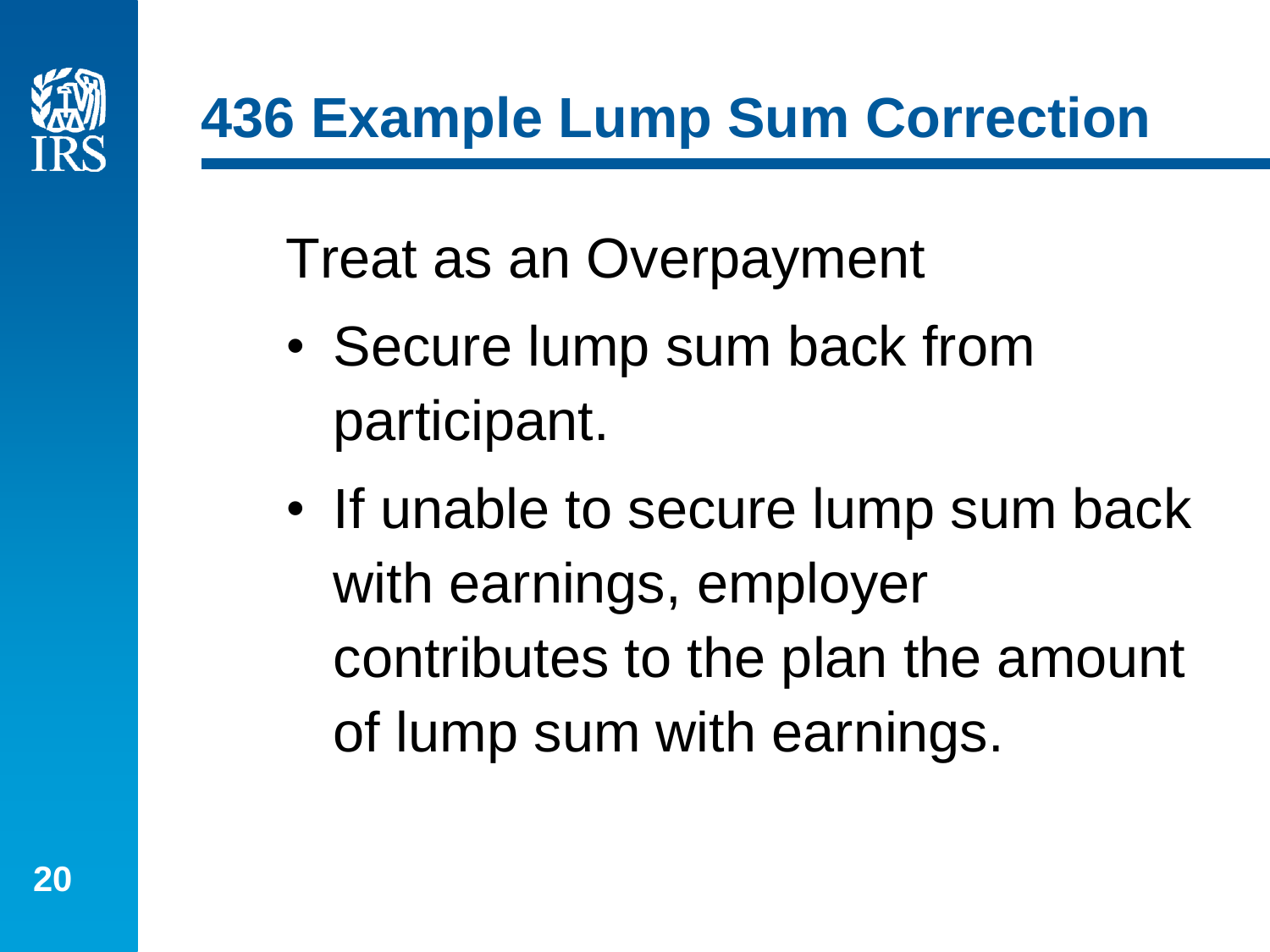

### • MAP-21

- Relief in the form of stable (higher) interest rates
- Interest rate
	- Notice 2012-55 2012 rates
	- Notice 2013-11 2013 rates
- Notice 2012-61 General guidance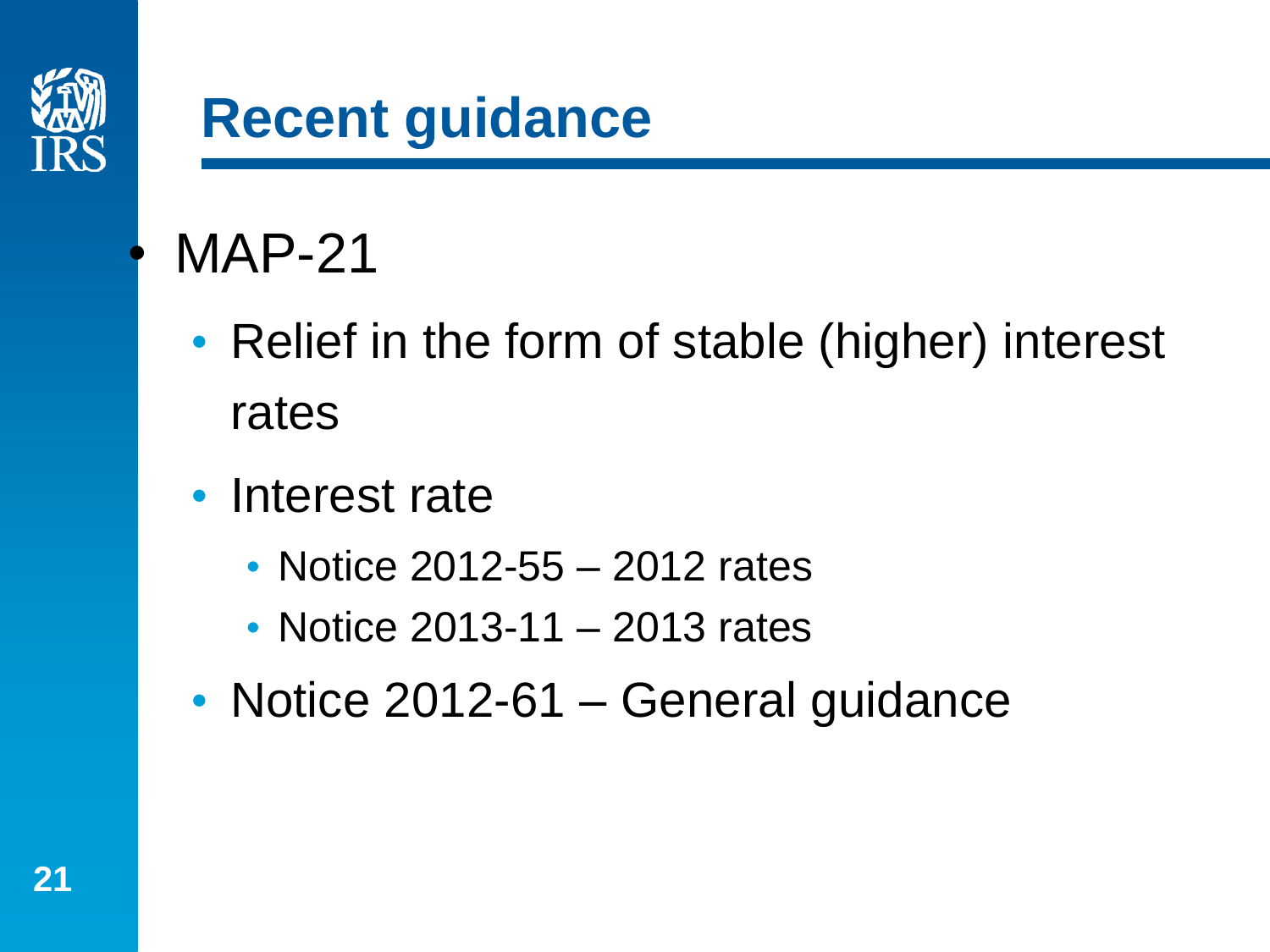

- MAP-21 Notice 2012-61
- When MAP-21 rates do not apply
	- Plans using the full yield curve
	- Deductible limit under § 404(o)
	- Minimum PV under § 417(e)(3)
	- Excess assets available for transfer under §420
	- Certain measurements subject to PBGC rules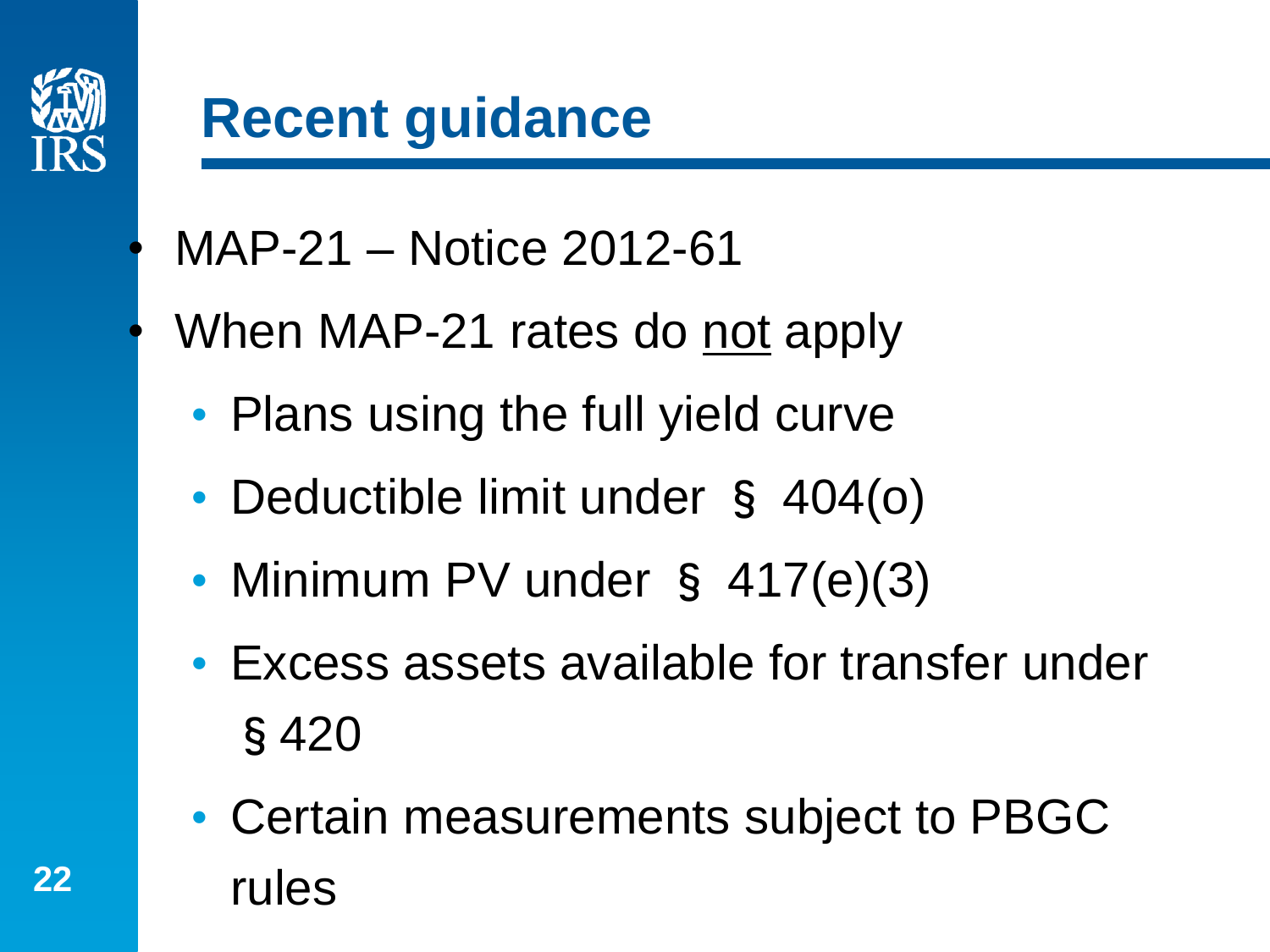

### MAP-21 rates apply to everything else

- Calculation of MRC under § 430
- Applying benefit restrictions under § 436
- Prohibition against funding nonqualified plans if qualified plan is in at-risk status
- Awaiting guidance on
	- High-25 rules
	- Hybrid plan interest crediting rates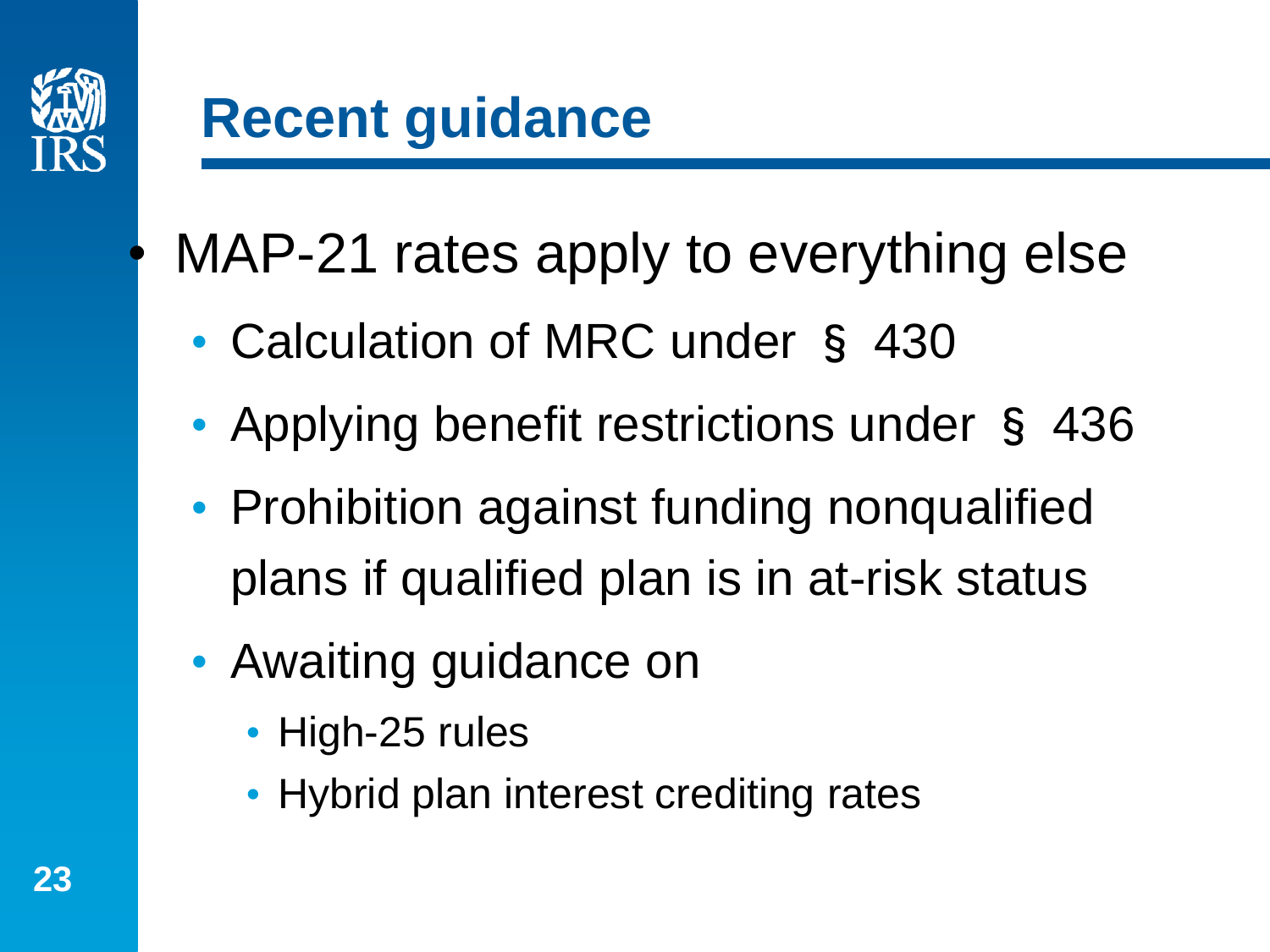

- Section 436 restrictions
	- Transition rules if pre-MAP-21 AFTAP certified before 9/30/2012
	- Change can be applied retroactively or prospectively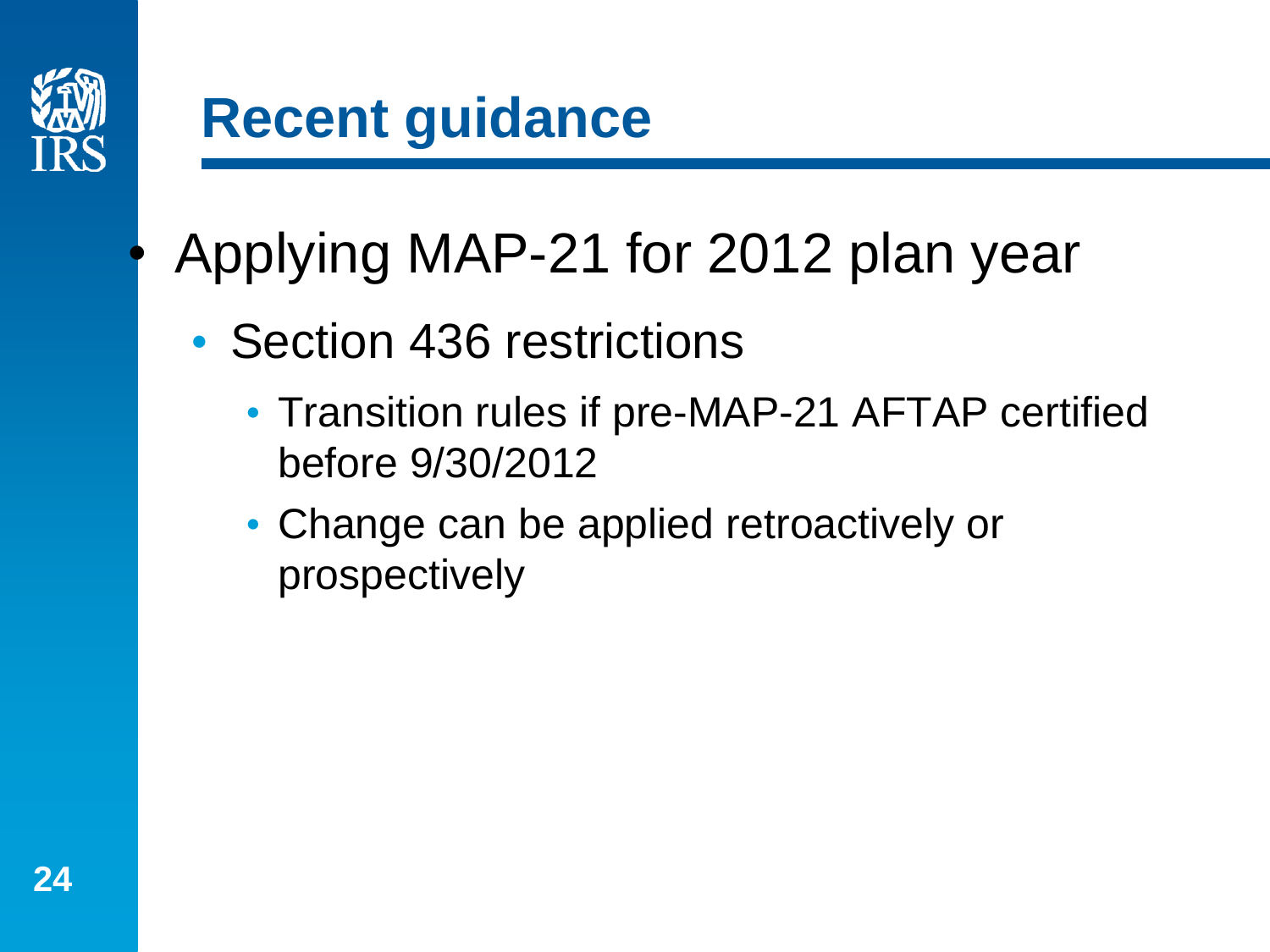

- Prospective application, section 436 restrictions
	- Default
	- Deemed immaterial change if recertified by 12/31/2012
	- Apply from earlier of 10/1/2012 or MAP-21 certification
	- May require retroactive correction for UCEB or plan amendments that "spring back"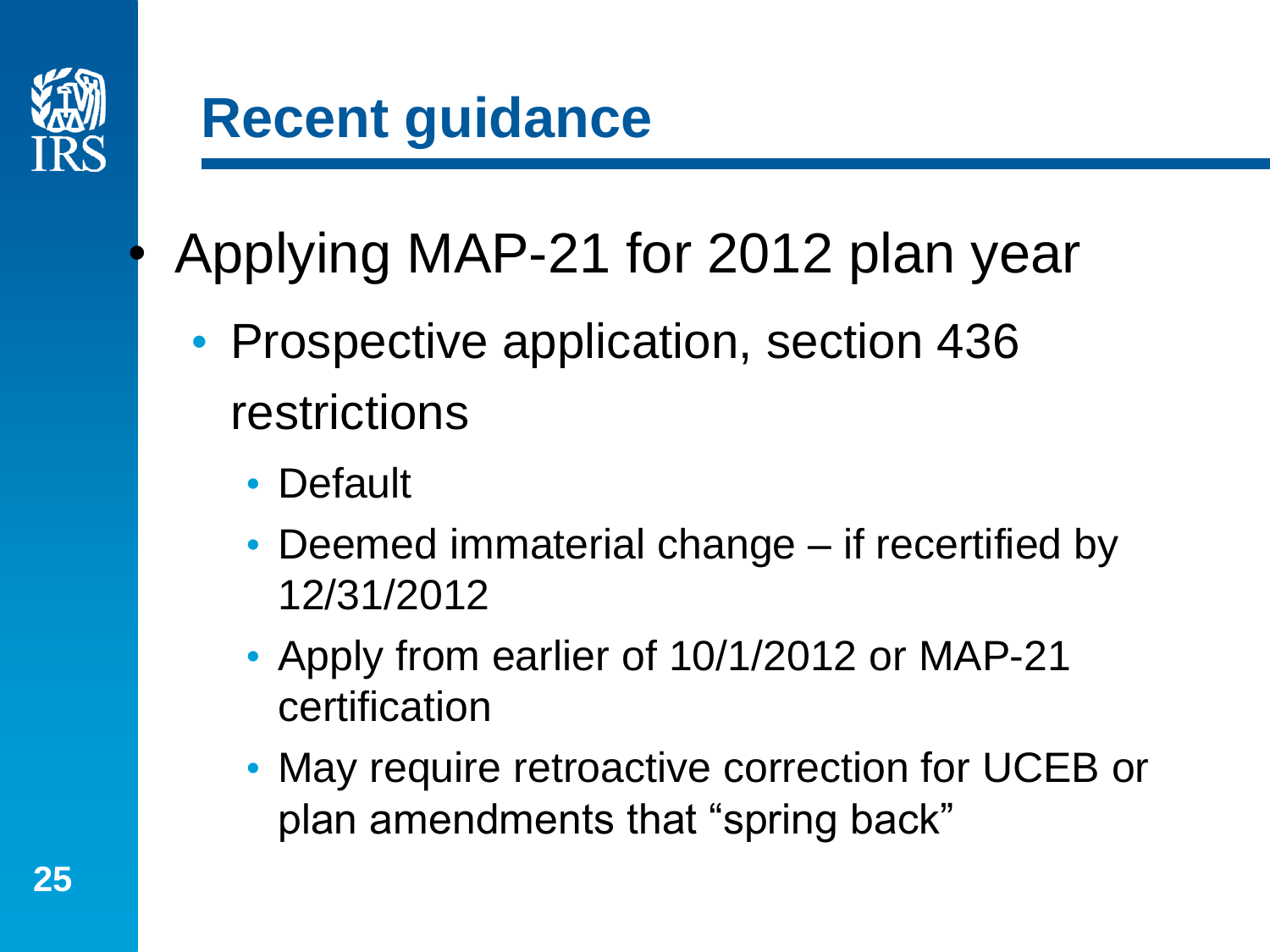

- Retroactive application, section 436 restrictions
	- Requires plan sponsor election
	- Applies retroactively, back to initial AFTAP certification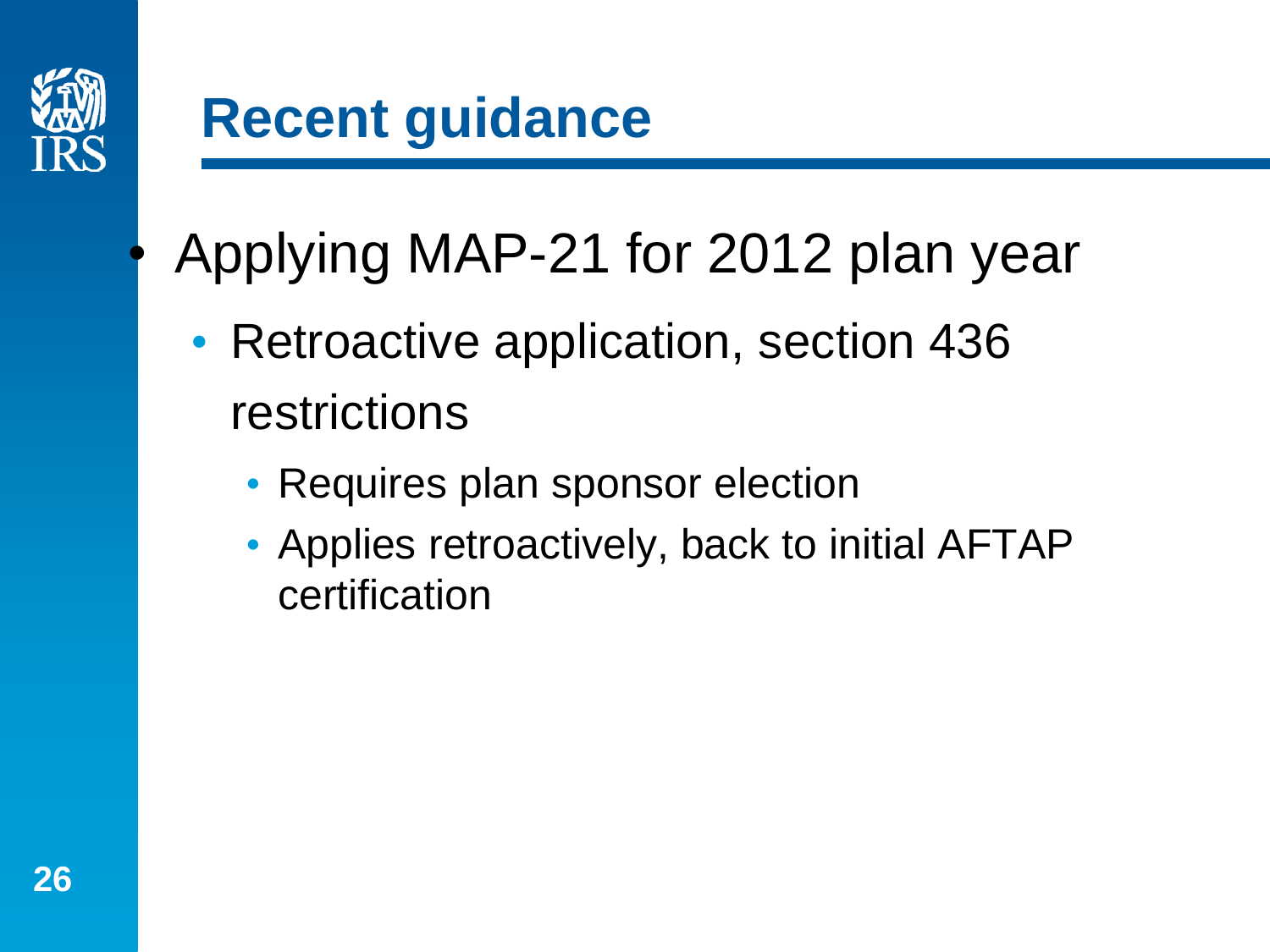

- Limited ability to recapture reductions in funding balances made by 9/30/2012
- Limited ability to recharacterize §436 contributions made by 9/30/2012
- But not if would cause unpaid MRC or new § 436 restrictions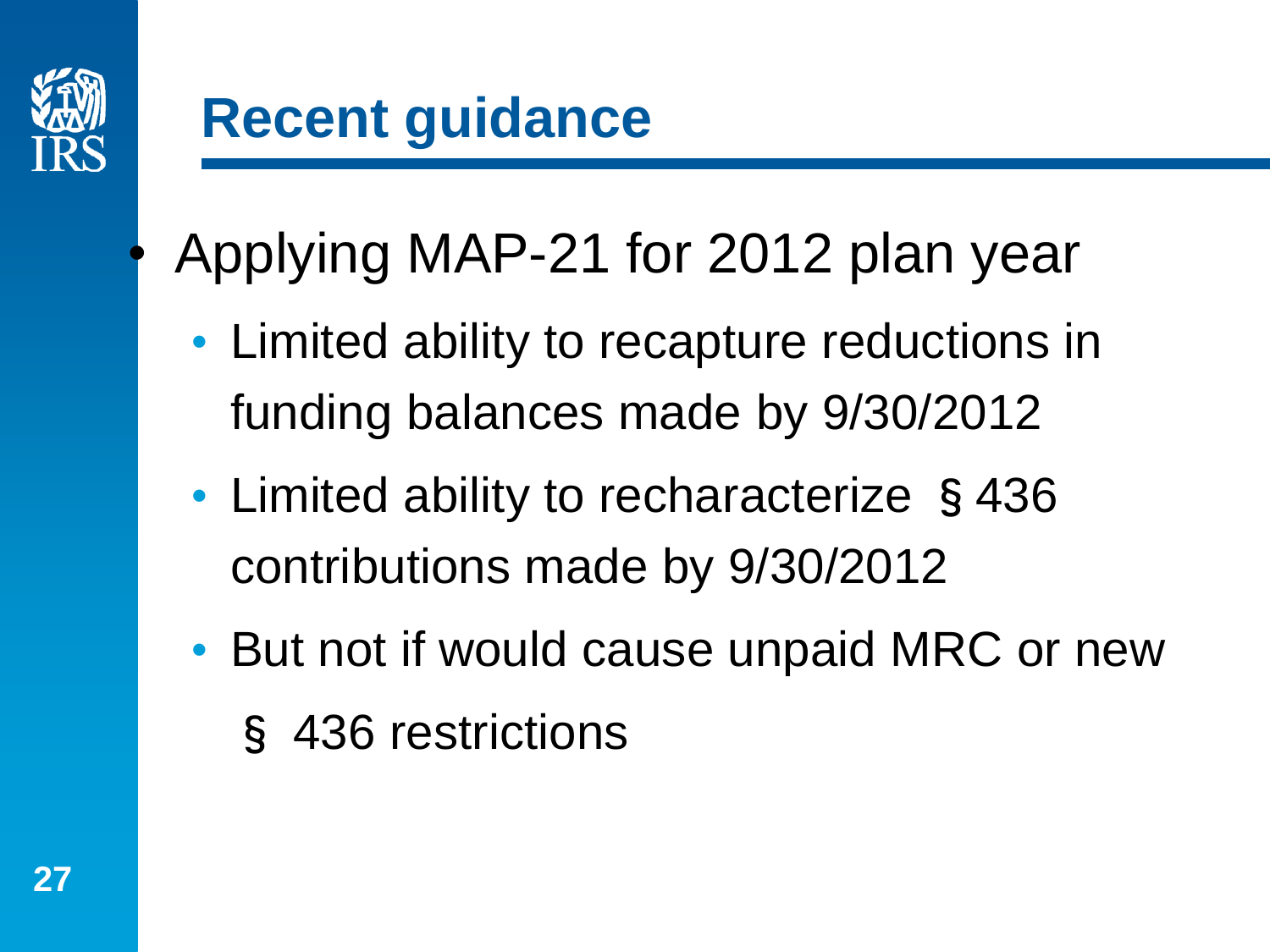

| <b>Election</b>                                   | <b>Deadline</b>            |
|---------------------------------------------------|----------------------------|
| Defer MAP-21 to 2013                              | Form 5500 filing deadline  |
| <b>Apply AFTAP retroactively</b><br>for 2012      | Form 5500 filing deadline  |
| Reverse elections to<br>reduce funding balances   | Last day of 2012 plan year |
| Move 2011 "grace period"<br>contributions to 2012 | Form 5500 filing deadline  |
| Opt out of yield curve                            | <b>July 5, 2013</b>        |

NOTE: Some elections might have to be made earlier if affect § 436 benefit restrictions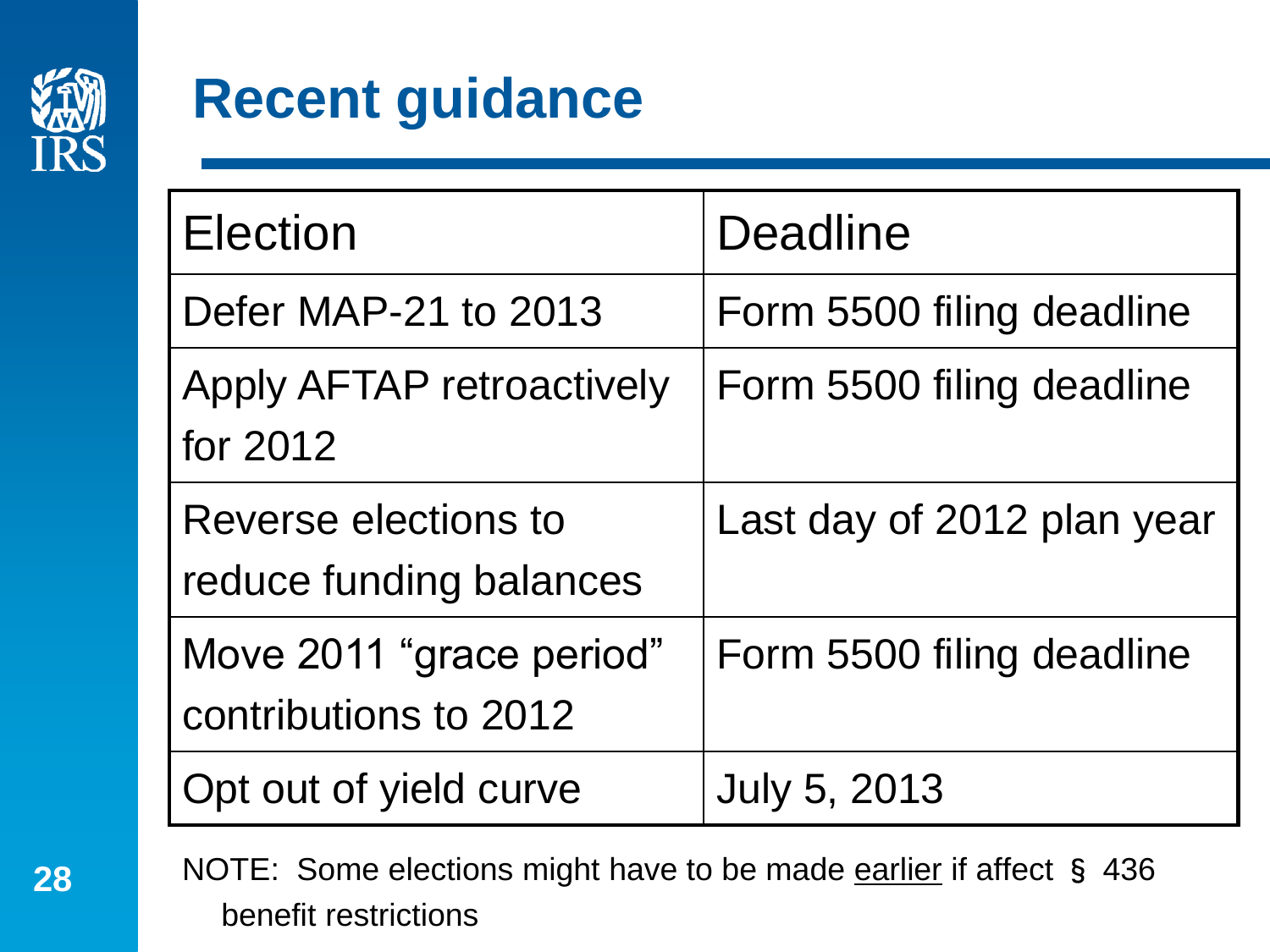

# DB LRMs

- Model language
- Posted on IRS website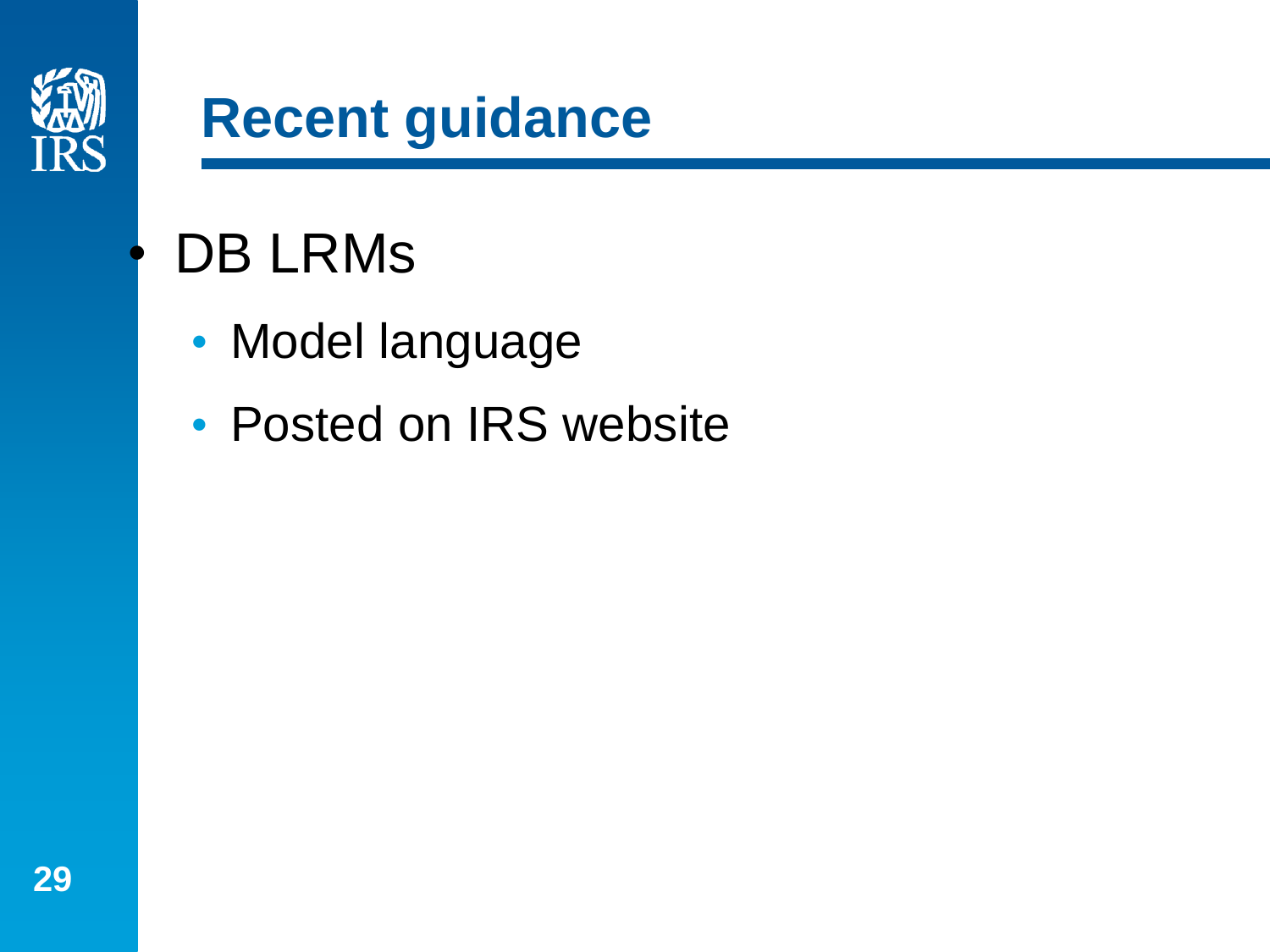

# • PRA 2010 – supplemental guidance

- Sequel to Notice 2011-3
- Covers areas not fully addressed earlier:
	- Eligible Charity Plans
	- Plans with deferred PPA effective dates
	- Lookback rules under § 436
- Rules expected to be flexible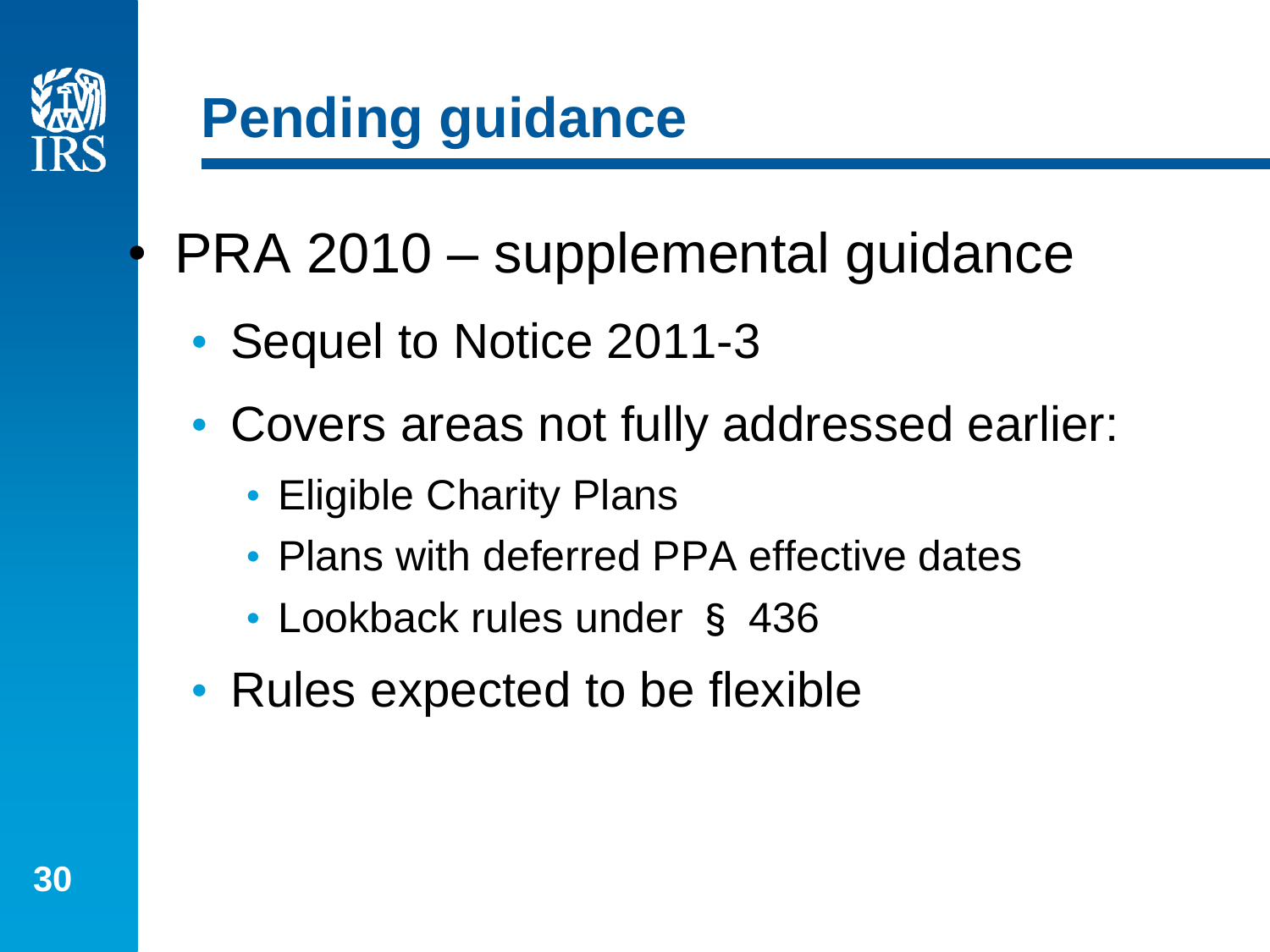

# • Finalizing proposed regulations

- § 430
	- Mechanics of constructing MRC
	- Quarterly contributions
	- Excise taxes
- $\S$  417(e)(3) proposed bifurcation rules
- Hybrid plan regulations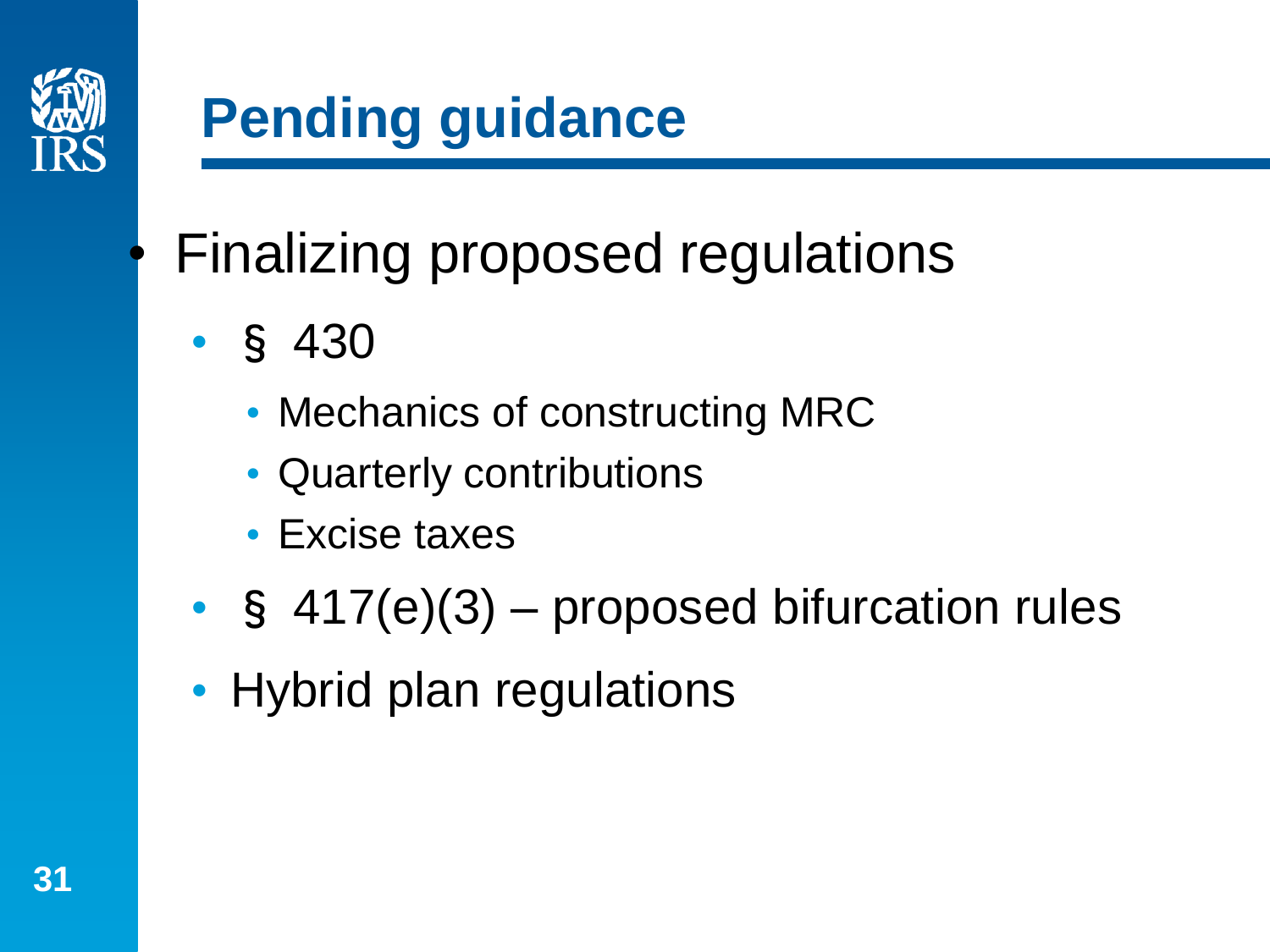

### **Other projects**

- Ongoing Schedule SB updates
- Additional proposed regulations, § § 430 and 436
	- WRERA rules
	- Mergers / spinoffs
	- Year-end valuations
	- Miscellaneous updates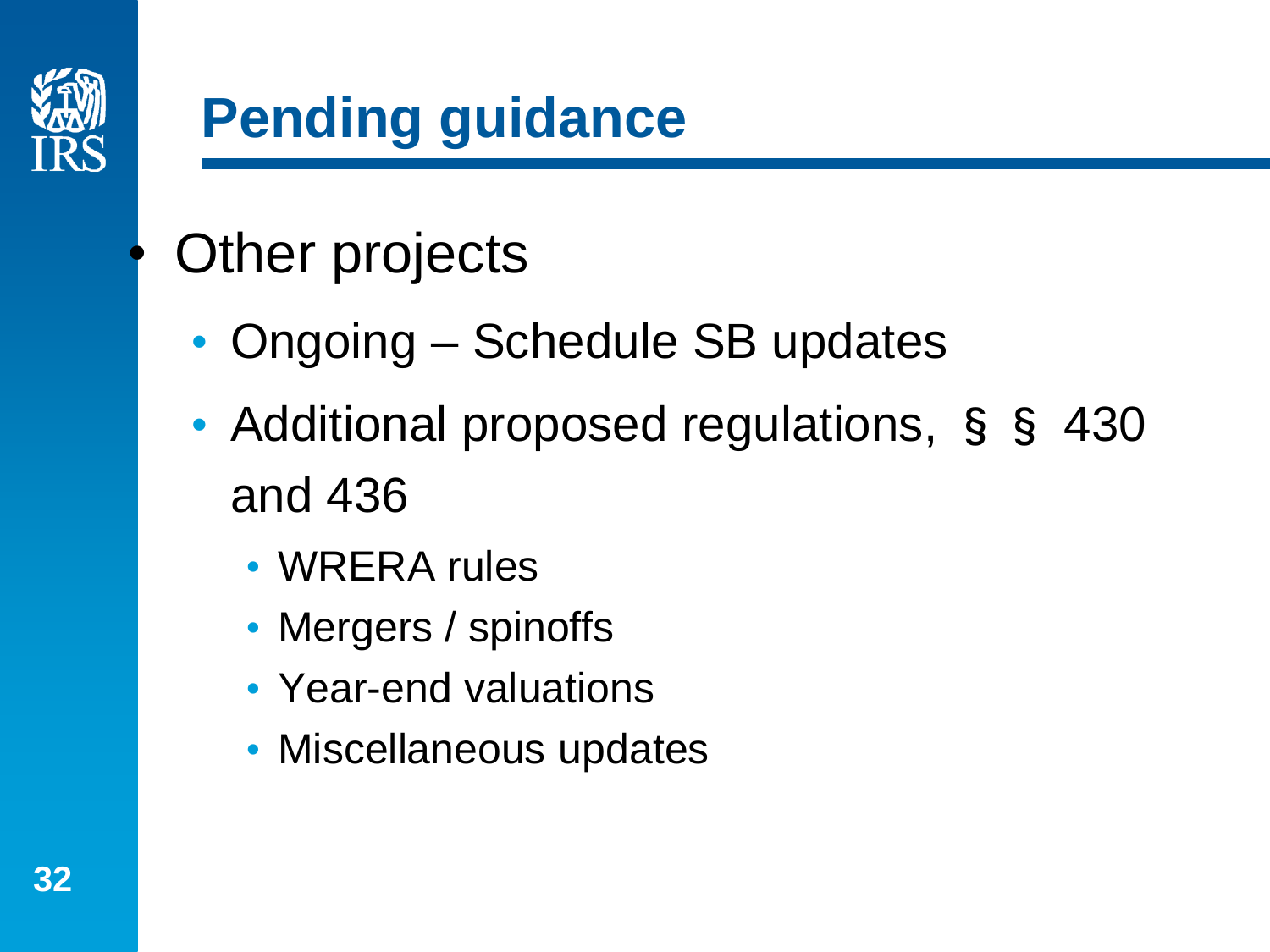

# **Other projects**

- Guidance on funding method changes
	- Automatic approvals successor to RP 2000-40
	- Procedures for requesting approval successor to RP 2000-41
- Updated mortality tables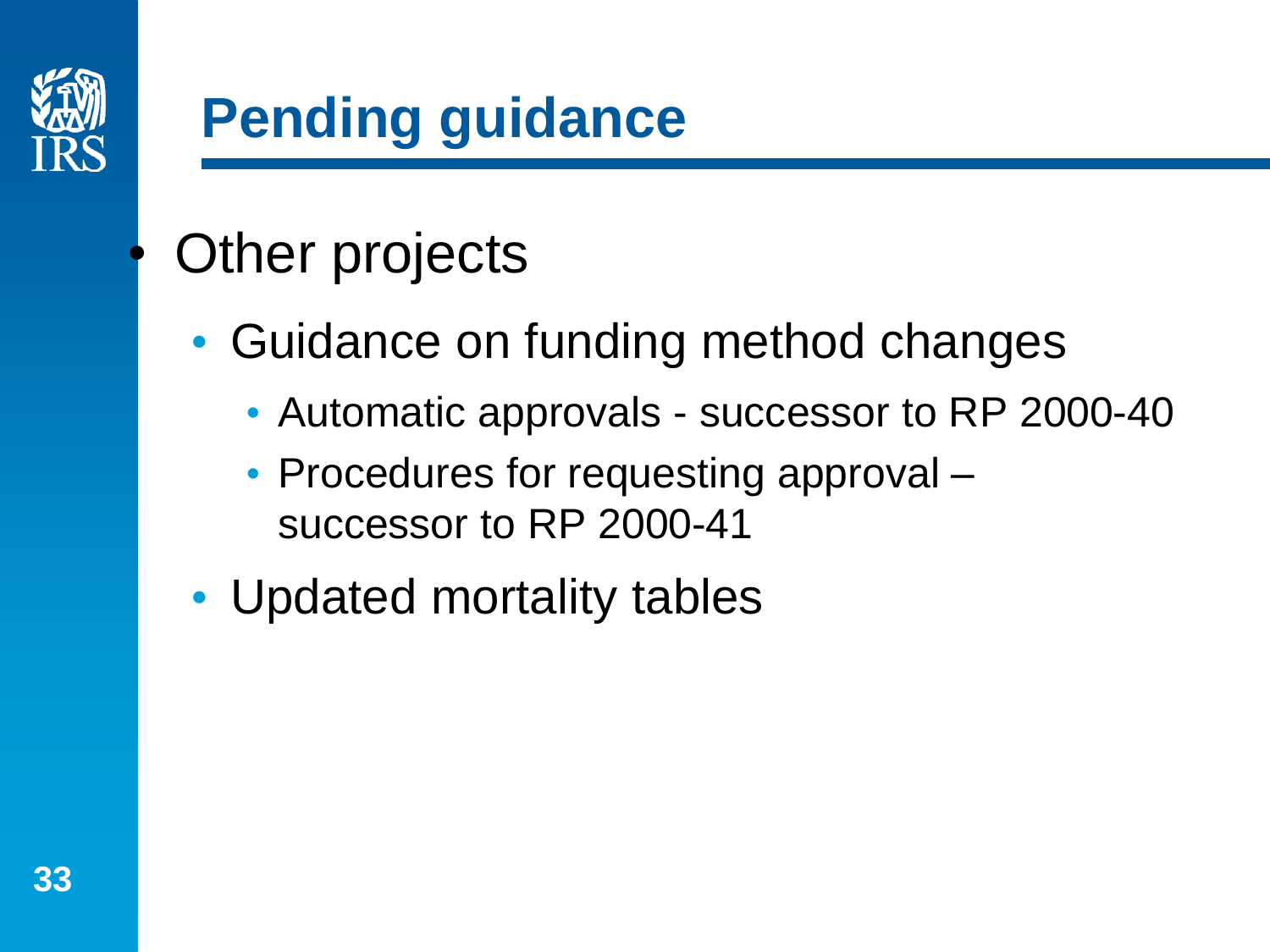

#### **2013 Dollar Limits**

- DB Dollar limit: \$ 205,000 \$5,000 Δ
- DC Dollar limit: \$ 51,000 \$1,000 Δ
- 401(k) Deferral:  $$ 17,500 $ 500 \Delta$
- 401(k) Catch-up: \$ 5,500 Unchanged
- 401(a)(17):  $$255,000 $5,000 \Delta$
- HCE: \$115,000 Unchanged
- Key EE: \$165,000 Unchanged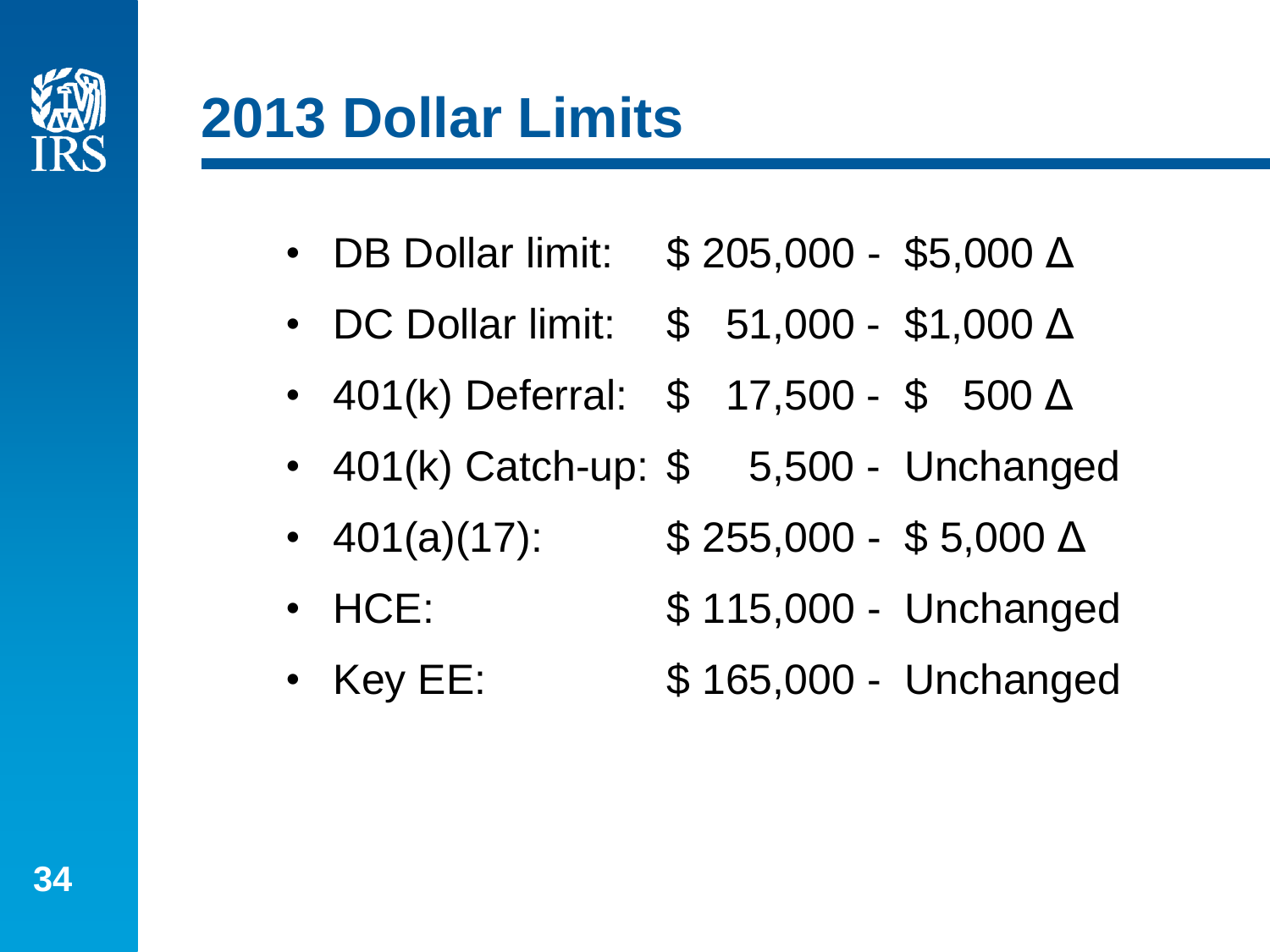

### **415 Limits Accrued Benefits**

- 415 Regulations updated in 2007
- 1.415 $(b)$ -1 $(a)(3)$  provides: In order to satisfy the limitations on benefits under this section, the plan provisions must preclude the possibility that any annual benefit exceeding these limitations will be accrued, distributed, or otherwise payable in any optional form of benefit (including the normal form), at any time.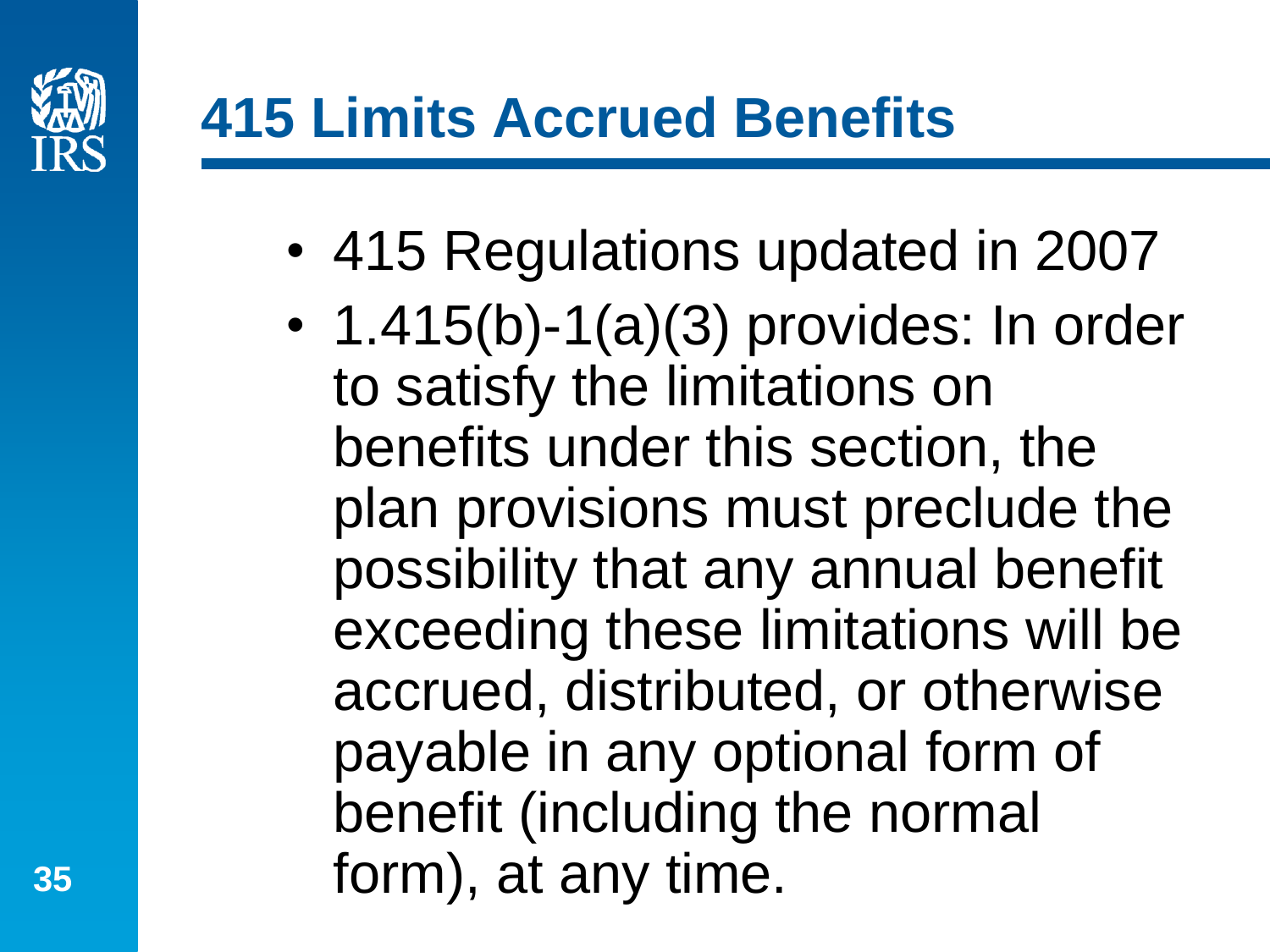

### **415 Limits Accrued Benefits**

• 1.415 $(b)$ -1 $(a)(3)$  provides: Thus, for example, a plan that is subject to the requirements of section 411 will fail to satisfy the limitations of this section if the plan does not contain terms that preclude the possibility that any annual benefit exceeding these limitations will be accrued or payable in any optional form (including the normal form).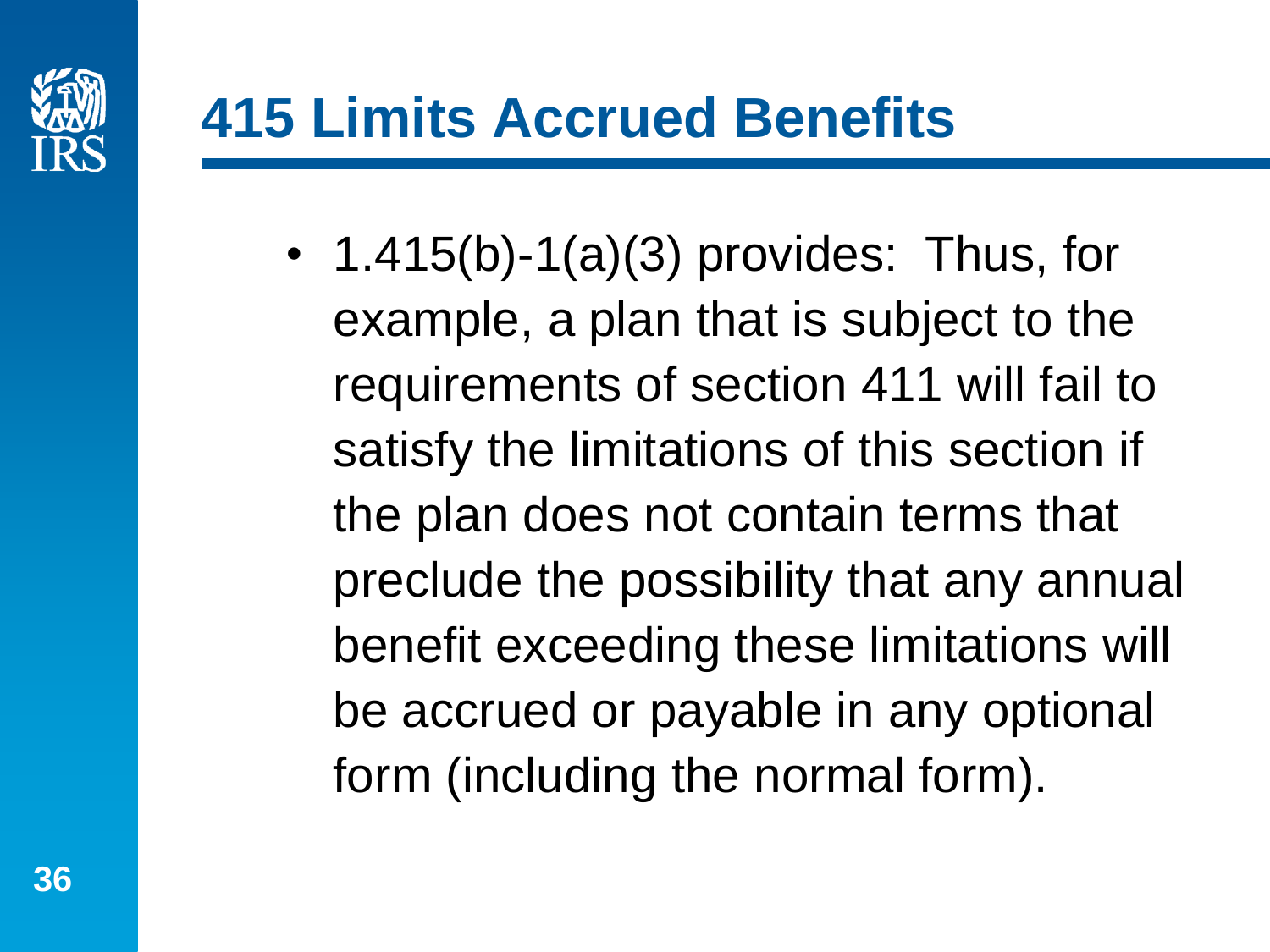

#### **415 Example**

• 415  $$$  limit = \$205,000 Plan benefit prior to 415 - \$400,000 payable at 65 Plan reduction factors at age 62: 85% for early commencement 90% for 100% QJSA

#### **Incorrect Application:**

• Benefit payable at age 62, 100% QJSA  $=$  \$400,000 x .85 x .90 = \$306,000. The plan restricts the benefit to the dollar limit of \$205,000, and thus would pay \$205,000 at age 62 as a 100% QJSA benefit.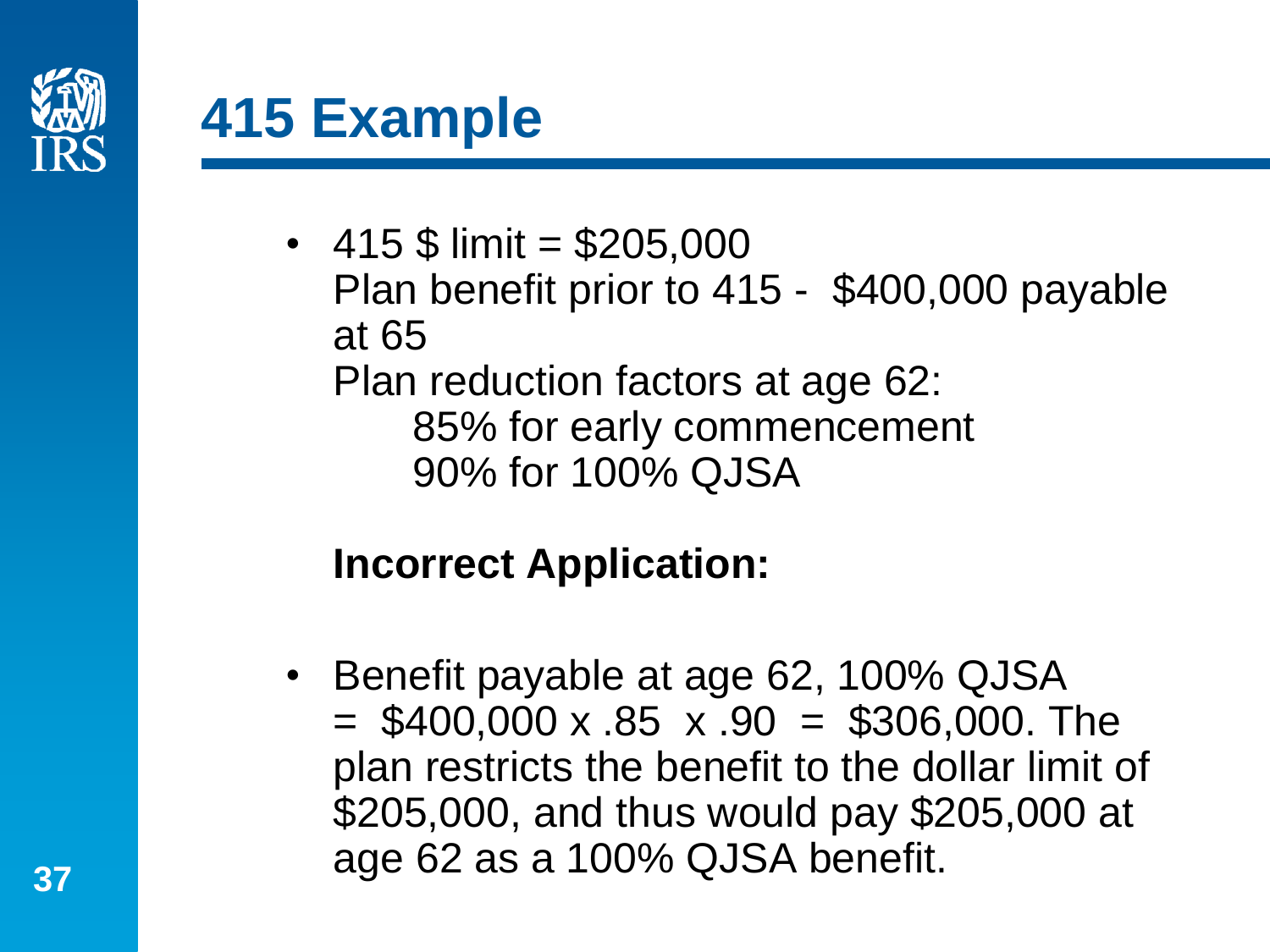

#### **415 Example**

• 415  $$$  limit = \$205,000 Plan benefit prior to 415 - \$400,000 payable at 65 Plan reduction factors at age 62: 85% for early commencement 90% for 100% QJSA

#### **Correct Application:**

- Accrued benefit is first limited to \$205,000.
- Plan benefit payable at age 62 as a 100%  $QJSA$  benefit =  $$205,000 \times .85 \times .90 =$ \$156,825
- Note that if the plan provides for an unreduced 100% QJSA, there would be no adjustment for form.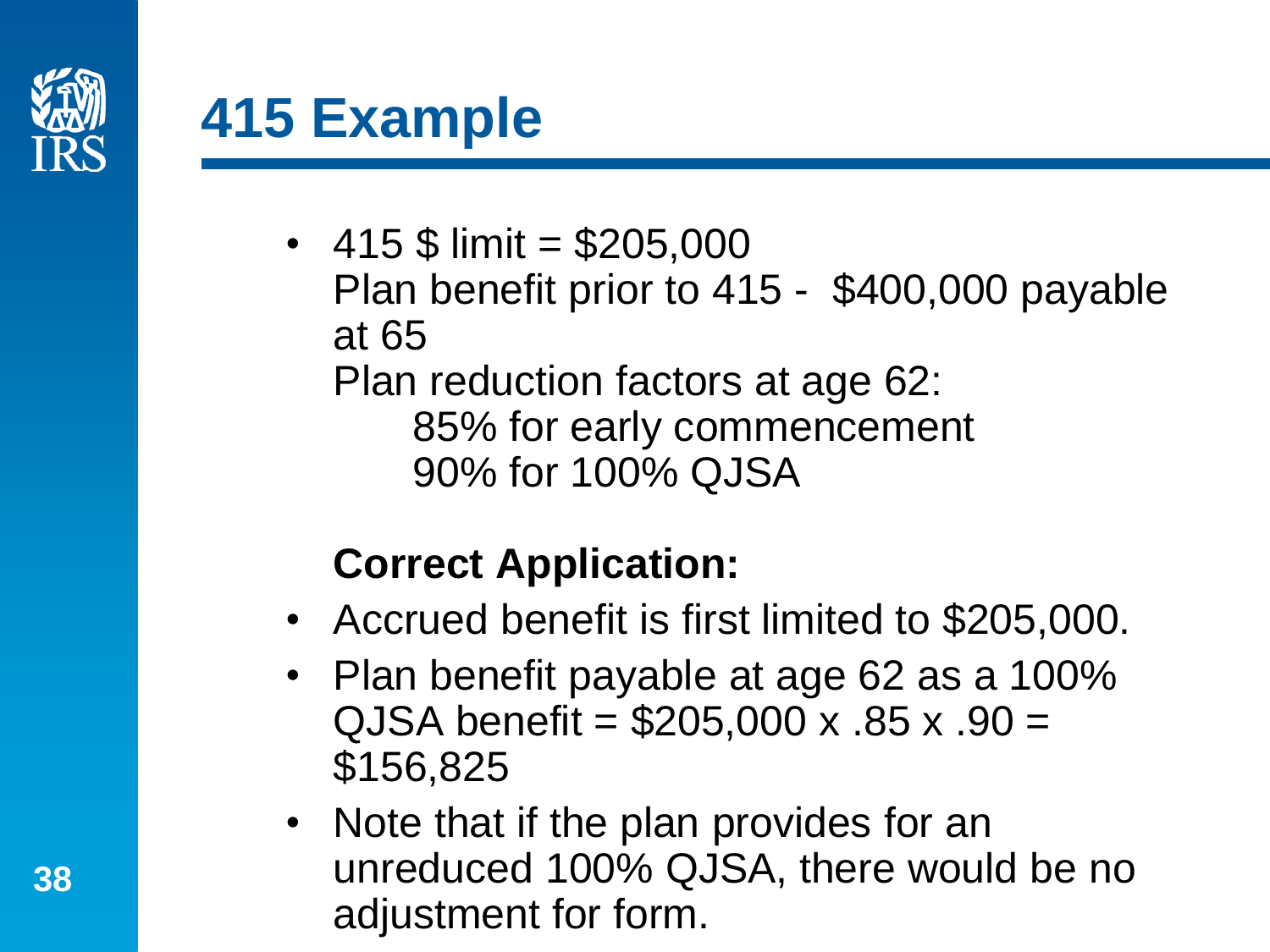

- Some plans try to construct a fail safe schedule of principal credits. Each principal credit is the lump sum equivalent of 1/10 of the 415 dollar limit measured at some point in time.
- These plans claim to always satisfy 415 based merely on this basis.
- However, hybrid plans are defined benefit plans and must satisfy 415 on the basis of an annuity form of payment, not on the basis of allocations.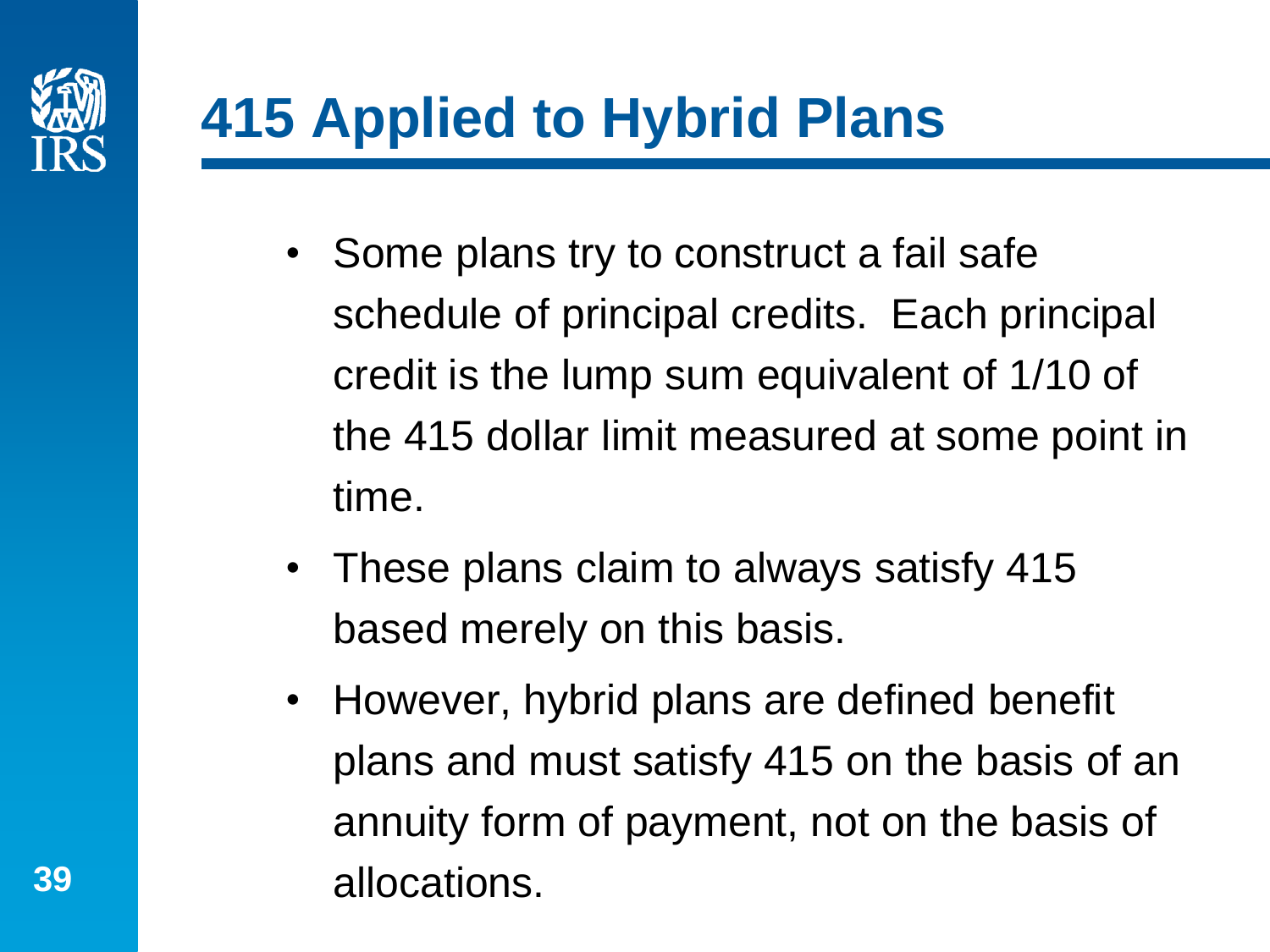

- Assume that the schedule of principal credits is based on:
	- 415 dollar limit  $= $205,000$
	- No pre-retirement mortality
	- Pre-retirement interest discount of 5%
	- Age 65 annuity conversion factor  $= 120$
- Principal credits are: age 31; \$39,022, 32; \$40,973…64; \$195,238, 65; \$205,000.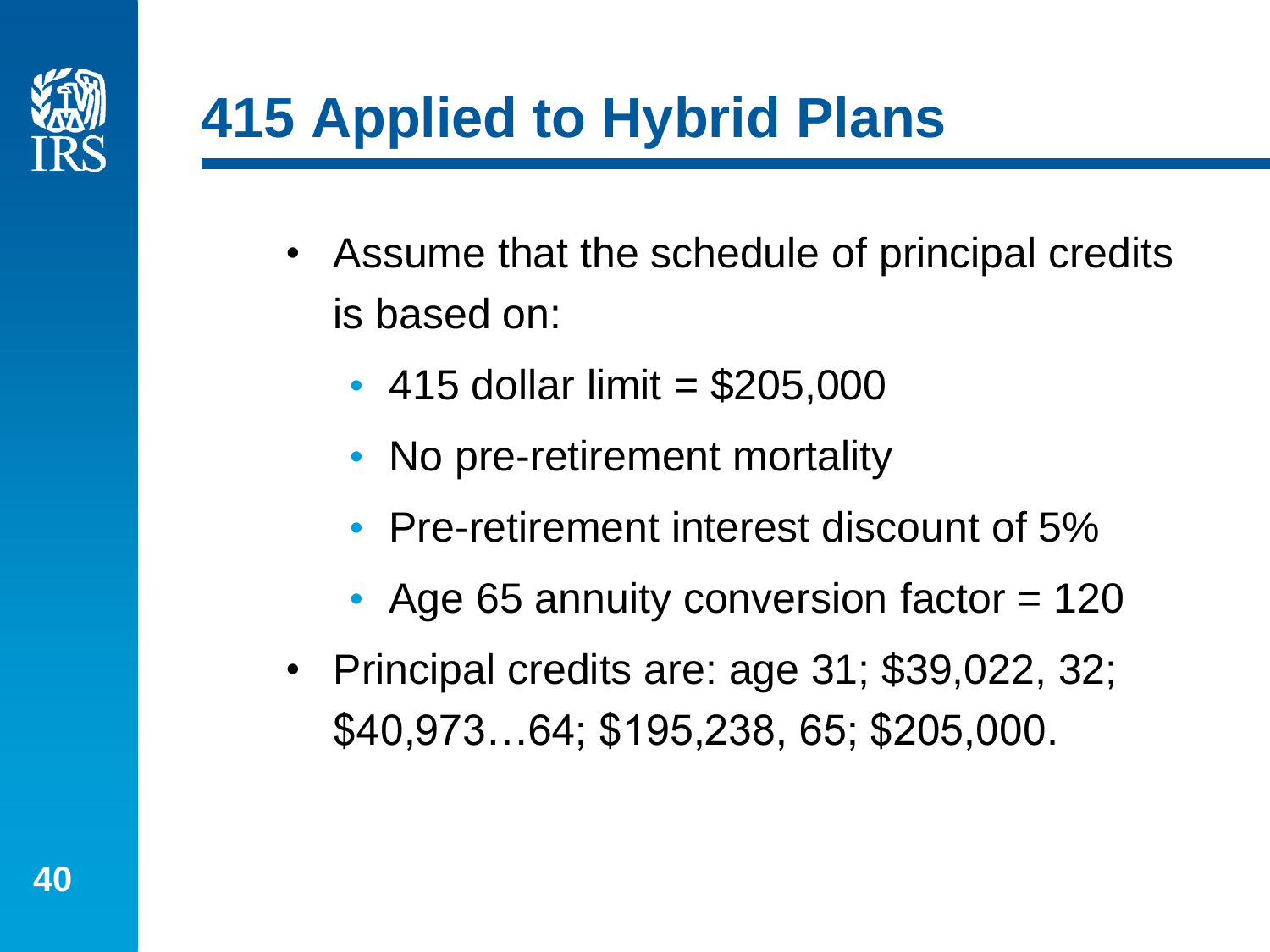

- Principal credits received from age 31 through 65, at 5% interest will accumulate to almost \$7,200,000 at age 65, which is equivalent to an annual benefit of \$720,000 at age 65.
- Cleary not a fail safe design w.r.t. 415
- Remember, one may not fund for a benefit in excess of the current 415 dollar limit.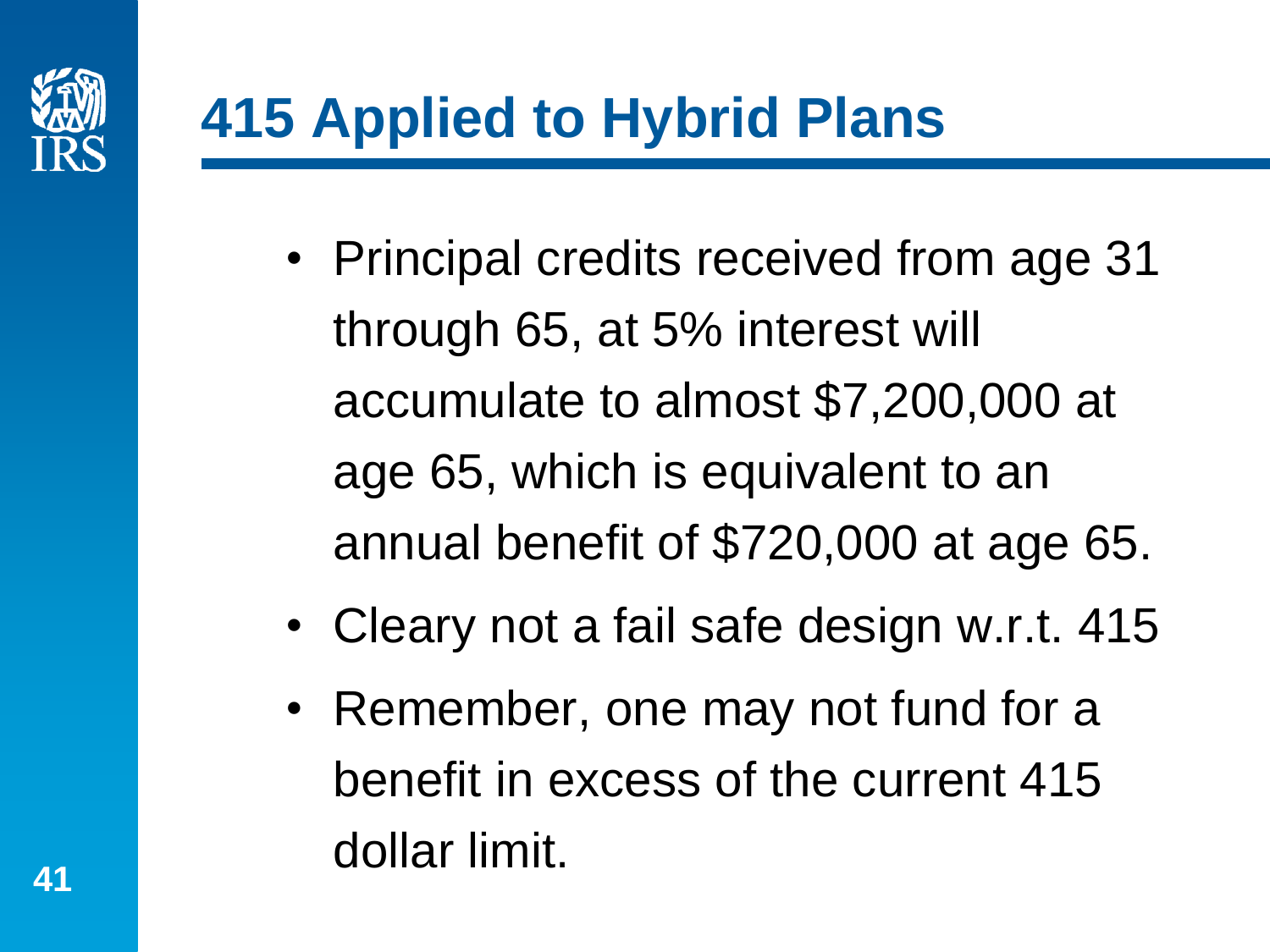

- Limiting the accrued benefit to the 415 limit does not mean that hypothetical account balance may not produce a benefit in excess of the 415 limit.
- The hypothetical account balance is akin to the benefit formula in a traditional DB plan. The 415 limit applies to the accrued benefit calculated based on the hypothetical account.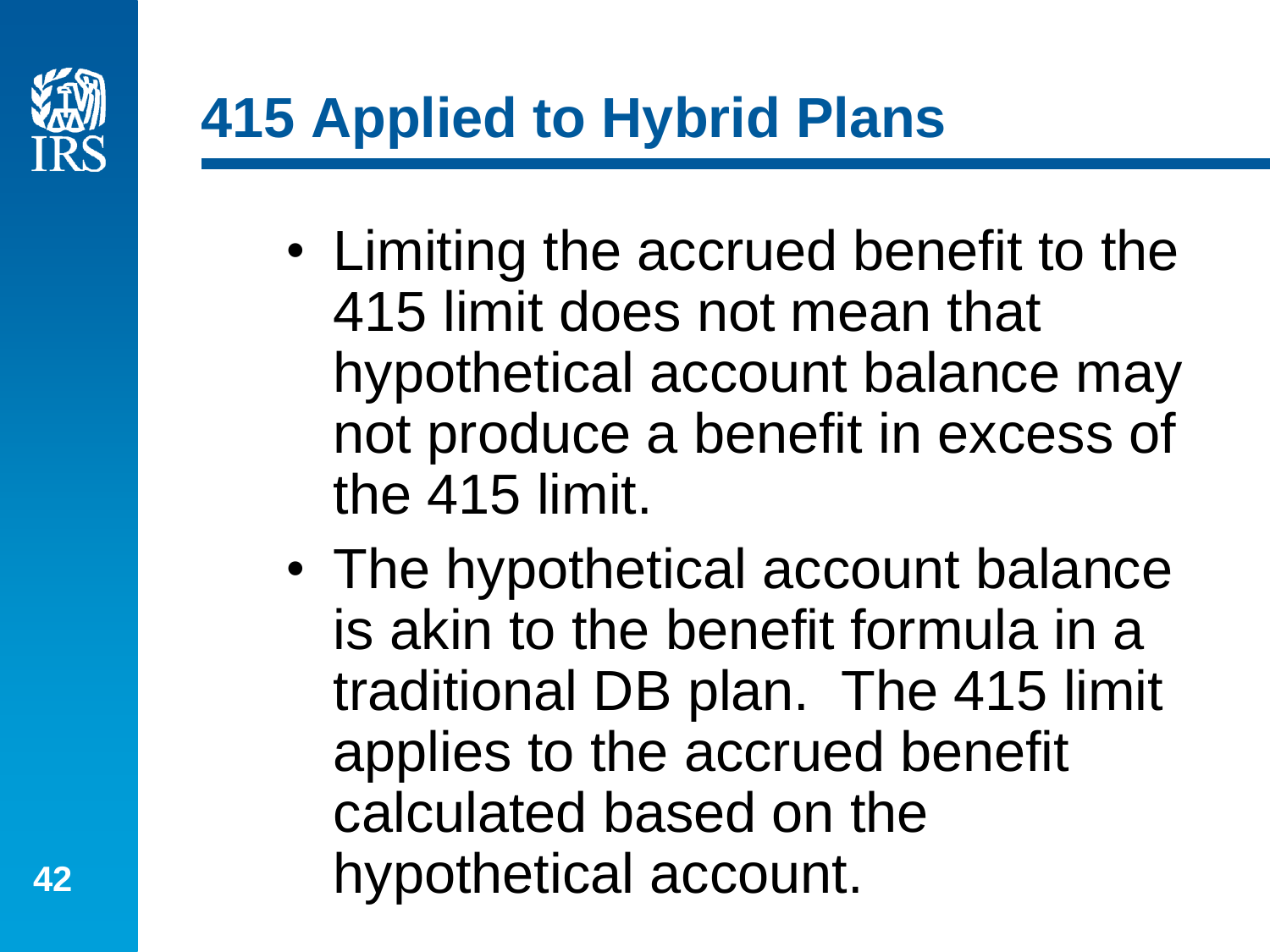

- Code section 411(a)(13) provides that a hybrid plan will not fail the requirements of 411(a)(2), (a)(11), (c), or 417(e) solely because the PVAB **under the terms of the plan** is expressed as:
	- the balance of the hypothetical account, or
	- the current value of the accumulated percentage of final average compensation.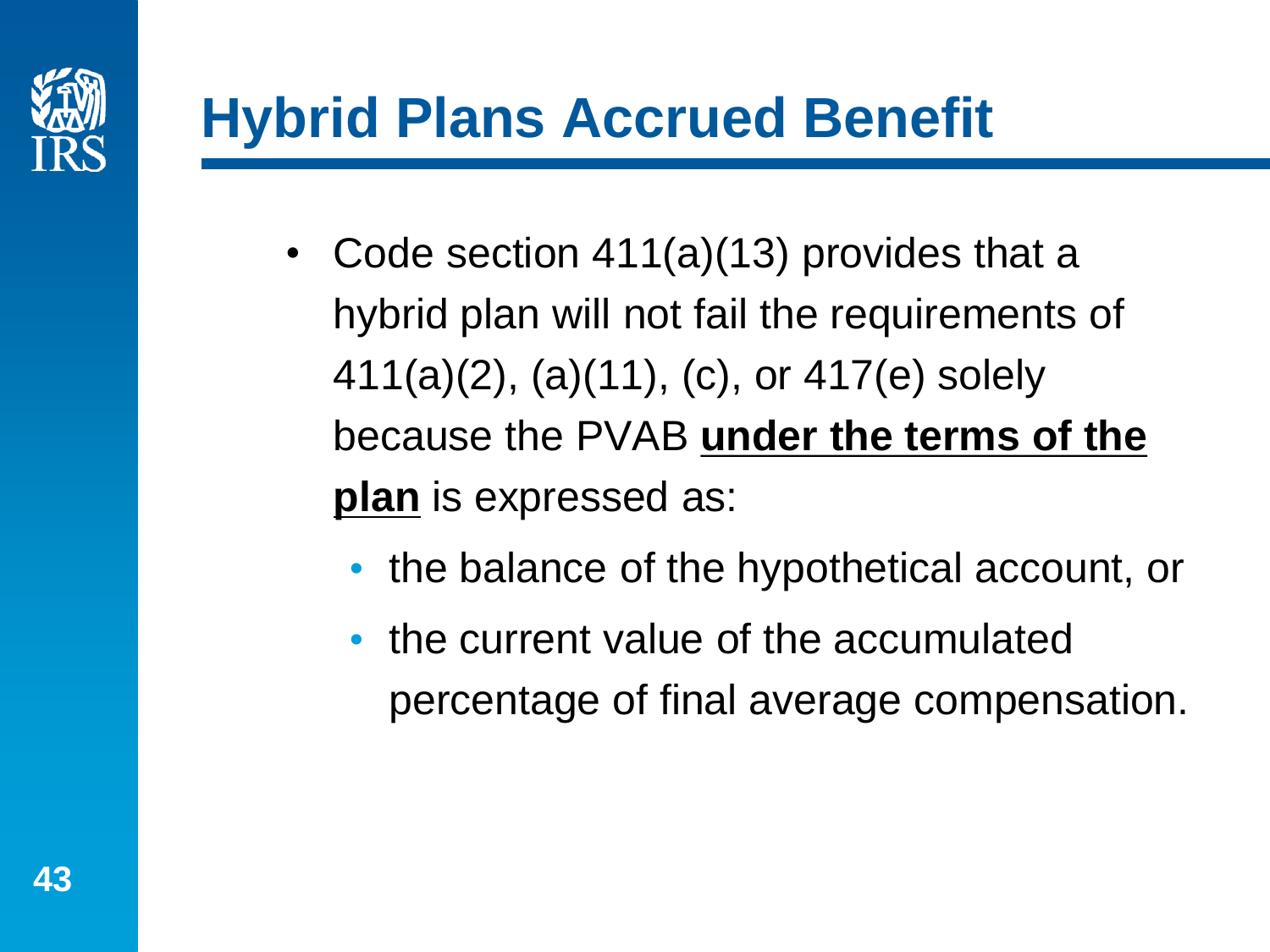

- Code section 411(b)(5)(A)(iv) provides that for purposes of comparing benefits to a similarly situated younger individual, the accrued benefit may be expressed as:
	- an annuity payable at NRA,
	- the balance of the hypothetical account, or
	- the current value of the accumulated percentage of final average compensation.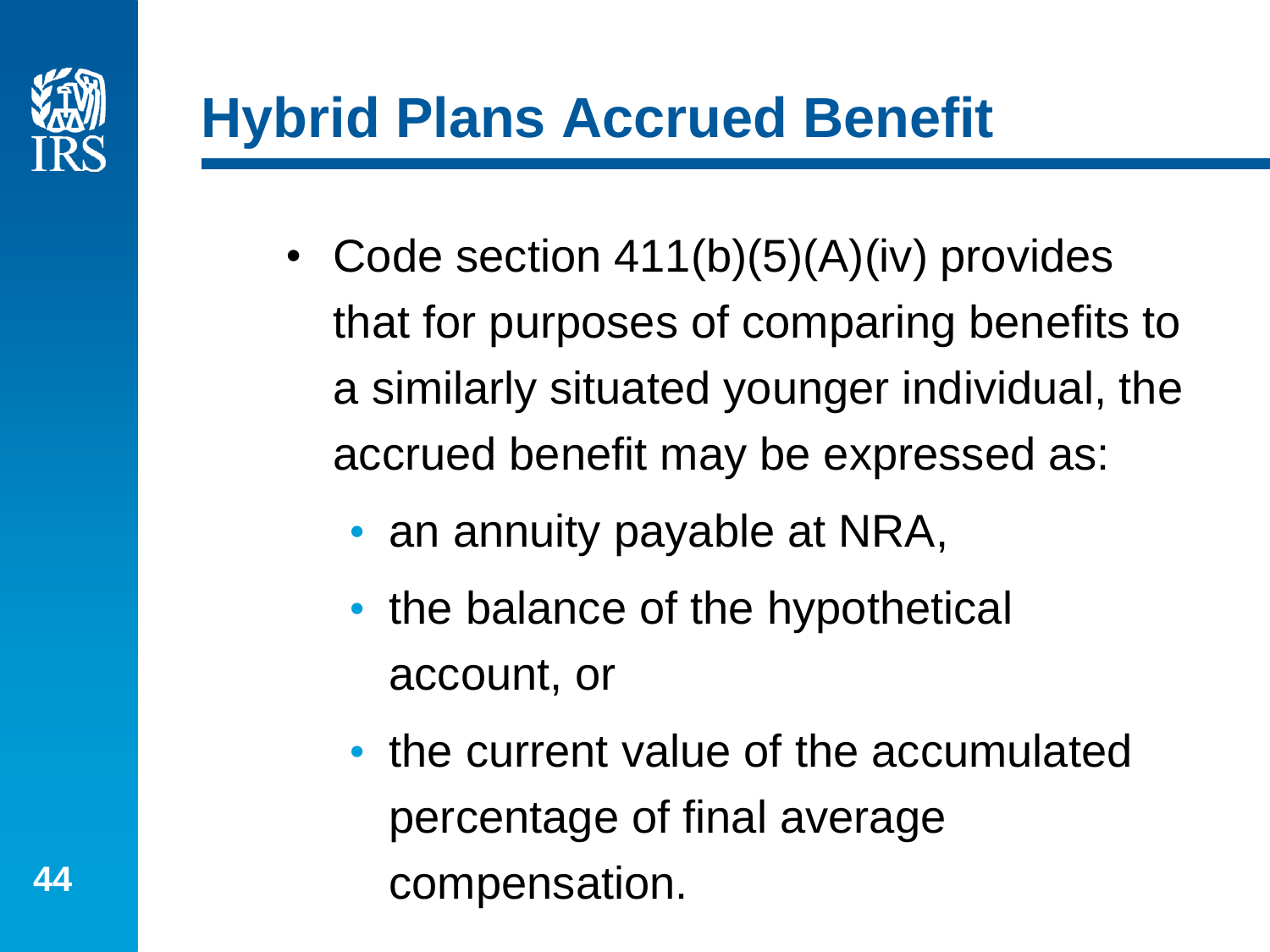

• Code section 411(a)(7)(A)(i) provides that for the purposes of section 411 the term "accrued benefit" means, in the case of a defined benefit plan, the accrued benefit determined under the plan and, except as provided in (c)(3), expressed in the form of an annual benefit commencing at NRA.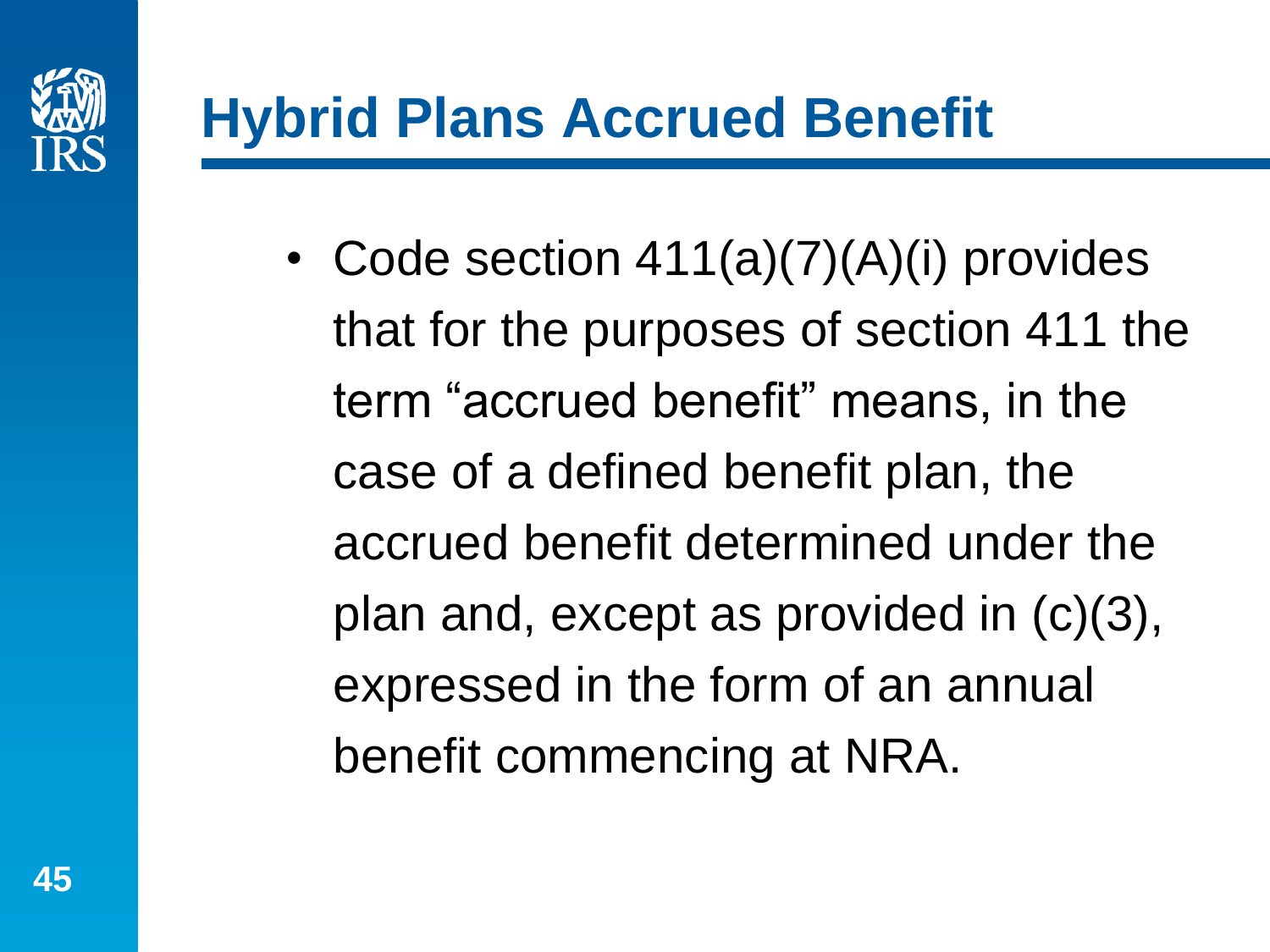

• Code section  $411(c)(3)(A)(i)$ provides that if the plan determines the accrued benefit as an amount other than an annual benefit commencing at NRA, the accrued benefit for section 411 shall be the actuarial equivalent of such benefit.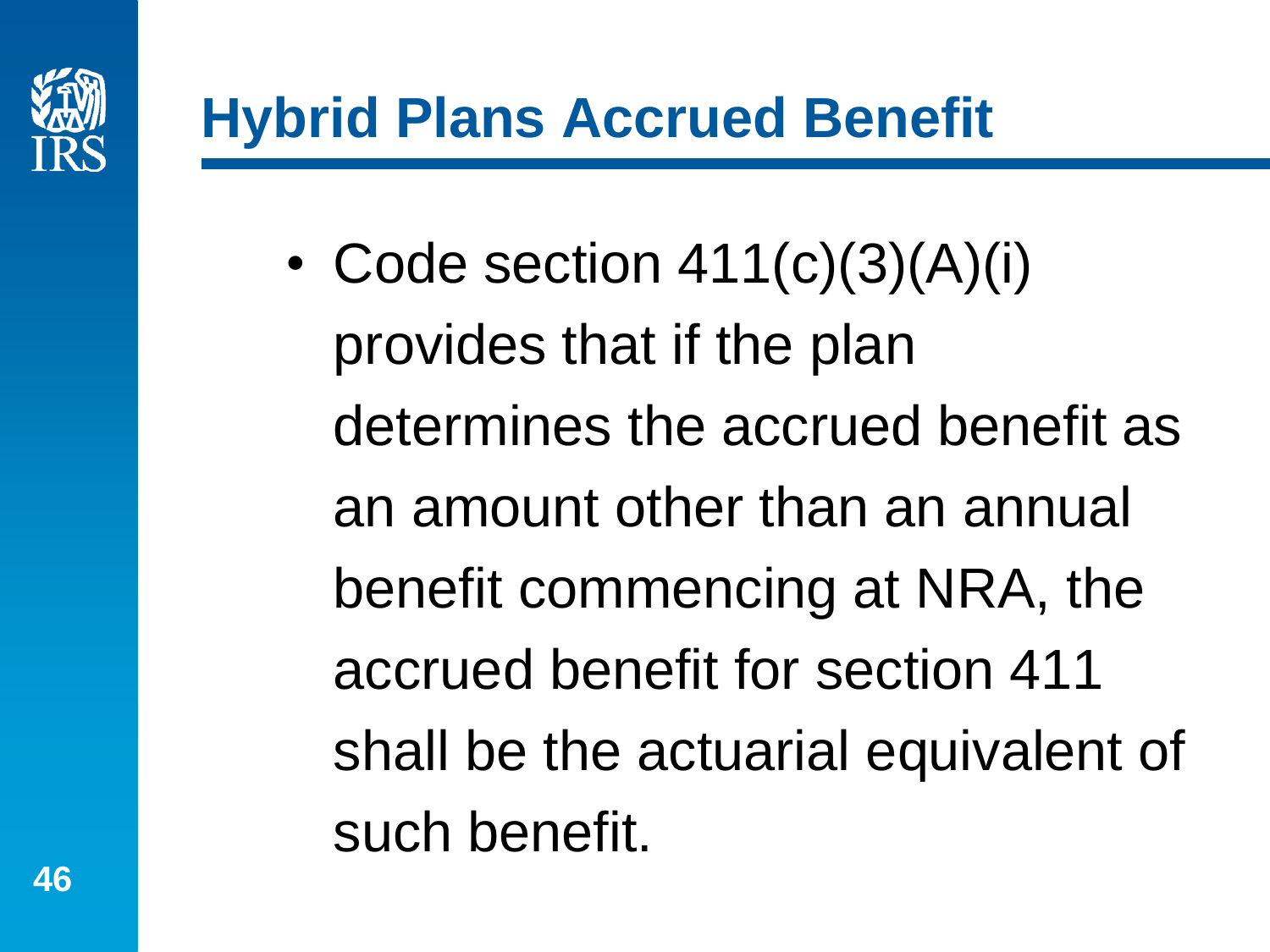

- Sections 411, 415, 416, and 417 (J&S) all apply to an accrued benefit as described in 411(a)(7)(i).
- So...a hybrid plan must contain provisions describing how the hypothetical account or accumulated percentage of final average compensation is converted to an annual accrued benefit so the accrued benefit is definitely determinable.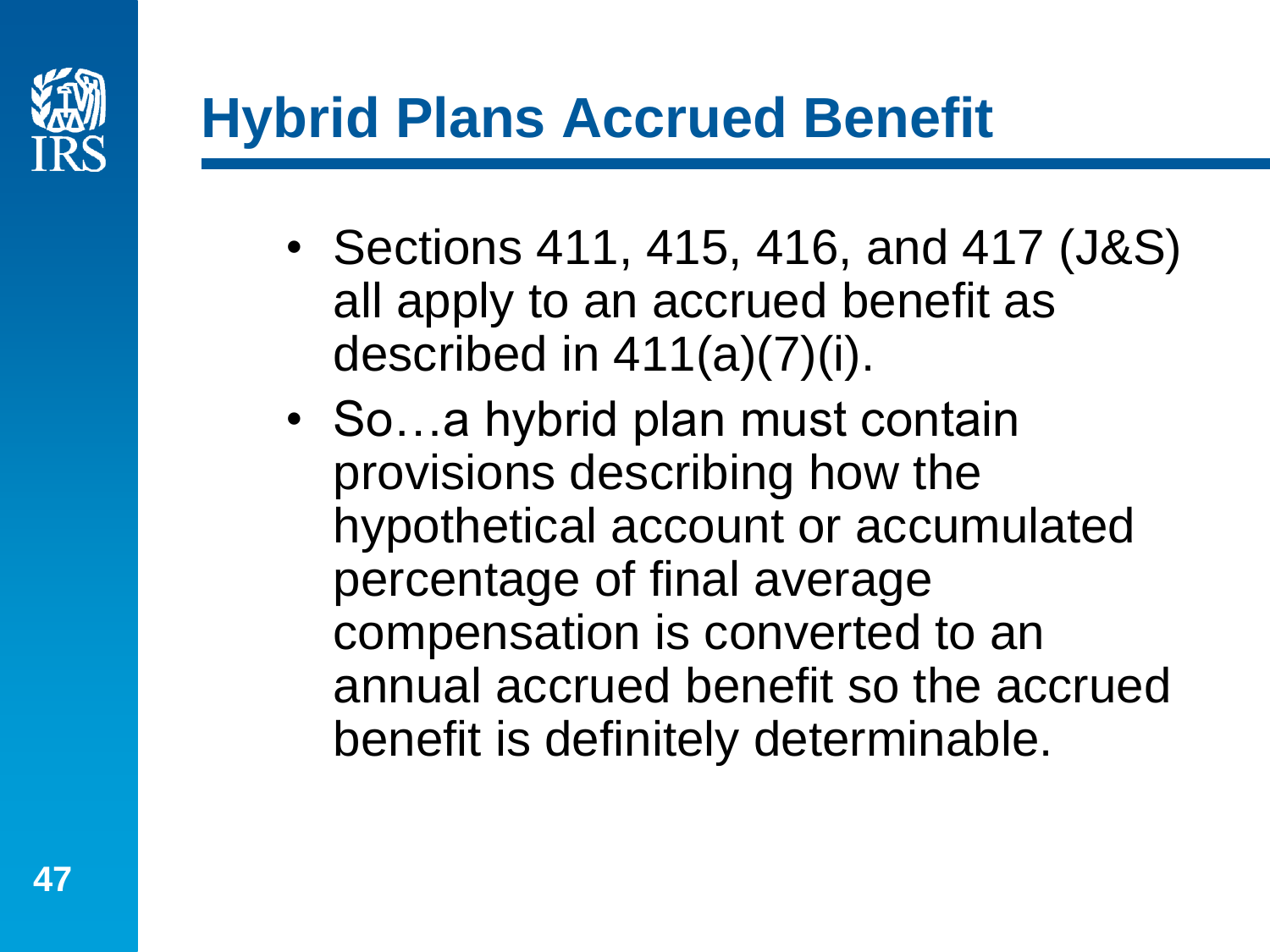

#### **Offset Cash Balance Plan**

- Many cash balance plans provide that benefits are offset by benefits provided in a profit sharing plan.
- Revenue Ruling 76-259 provides the rules for offset plan designs.
	- The defined benefit plan must provide the actuarial basis that will be employed to determine the benefit deemed to be provided by the profitsharing plan.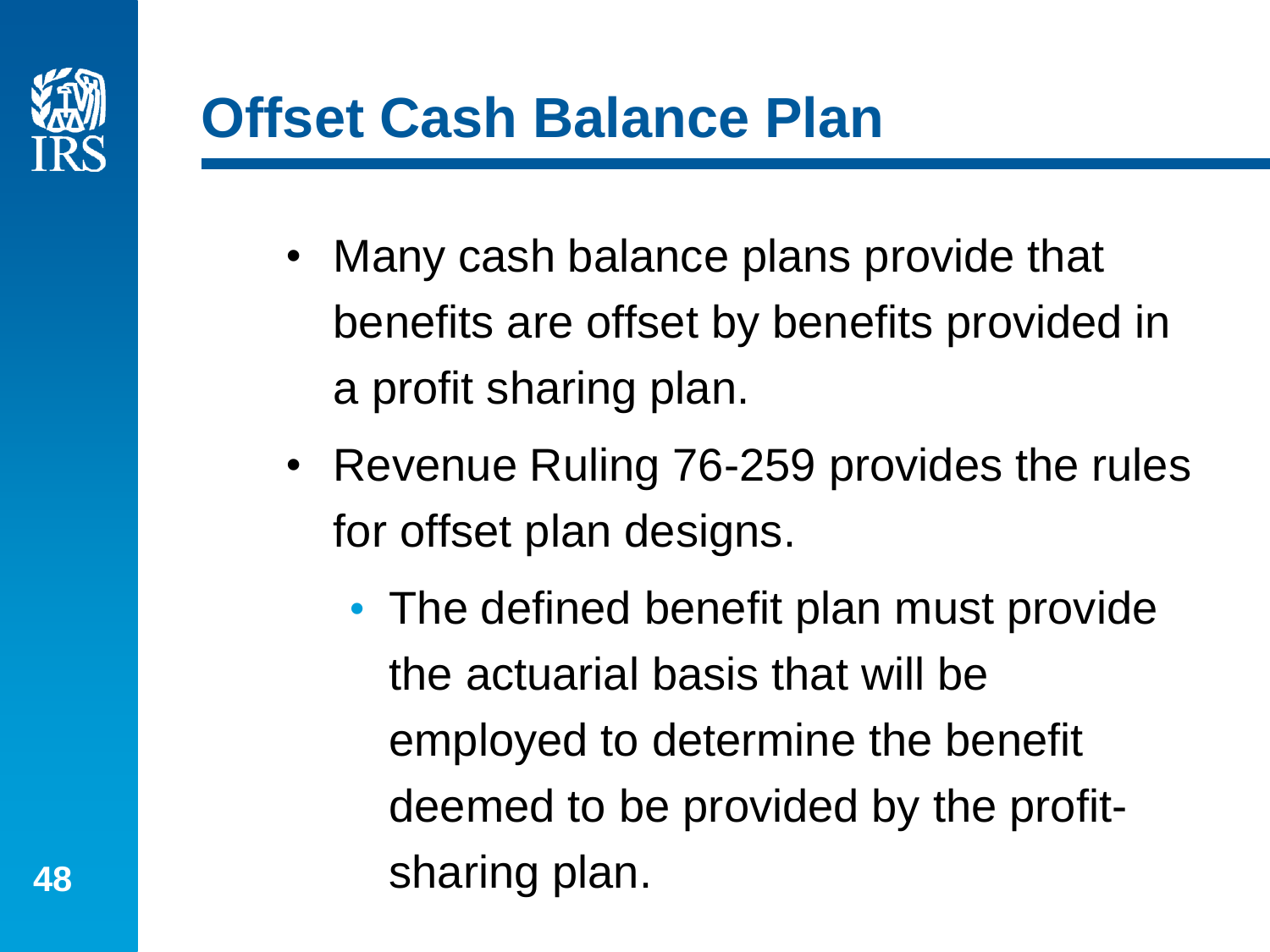

#### **Offset Cash Balance Plan**

- The defined benefit plan must specify the time as of which such determination is made (the determination date) in a manner which precludes discretion on the part of the employer
- The offset to the benefit otherwise payable from the DB plan is equal to the amount deemed provided on the determination date by the vested portion of the account balance in the profit-sharing plan.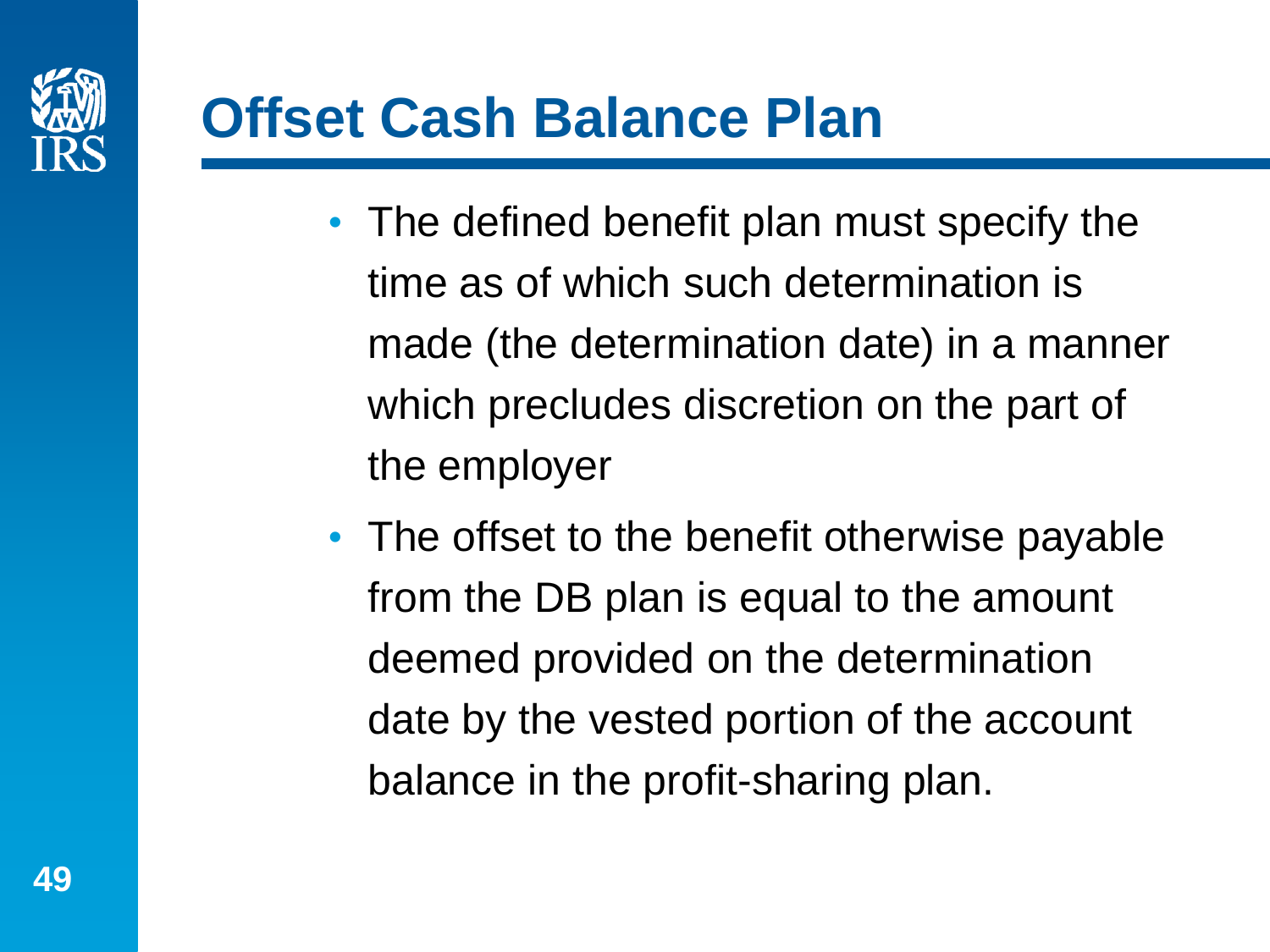

#### **Incorrect Offset Design**

• A cash balance plan provides the definition of principal credits as  $(a) - (b)$  where:

 $(a) = 10\%$  of compensation

(b) = the employer discretionary allocation in the Profit Sharing Plan for the same plan year

• This type of benefit offset is not allowed because per Rev Ruling 76-259, the offsetting accrued benefit has to be related to the account balance, NOT the annual allocation of the DC plan.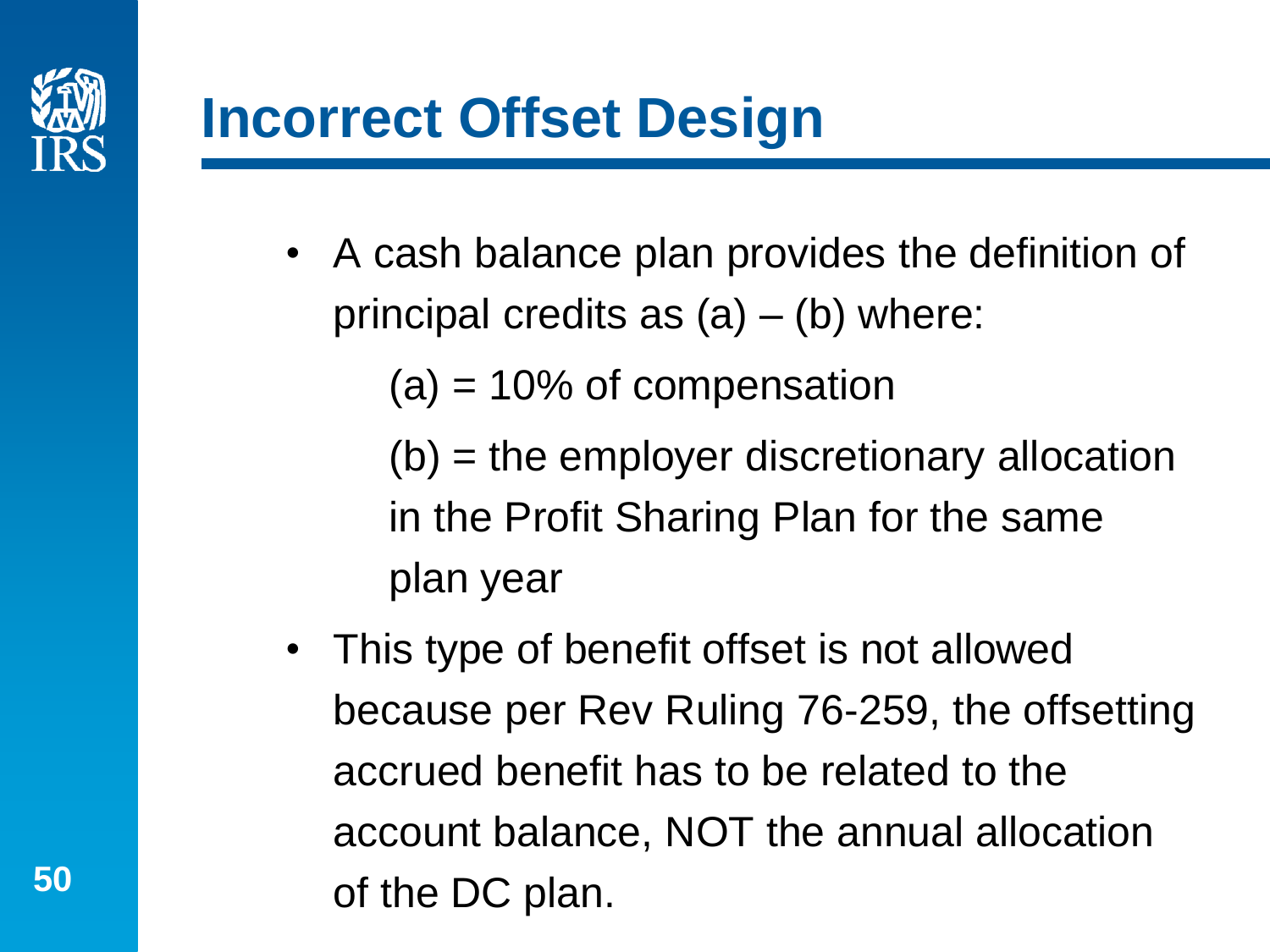

#### **Correct Offset Design**

• A cash balance plan provides the definition of principal credits as 10% of compensation. However, the annuity benefit payable is defined as  $(a) - (b)$  where:

> (a) = annuitized value of cash balance account

 $(b)$  = the actuarial equivalent annuity based on the vested account balance of the profit sharing plan that is attributable to the discretionary employer contributions.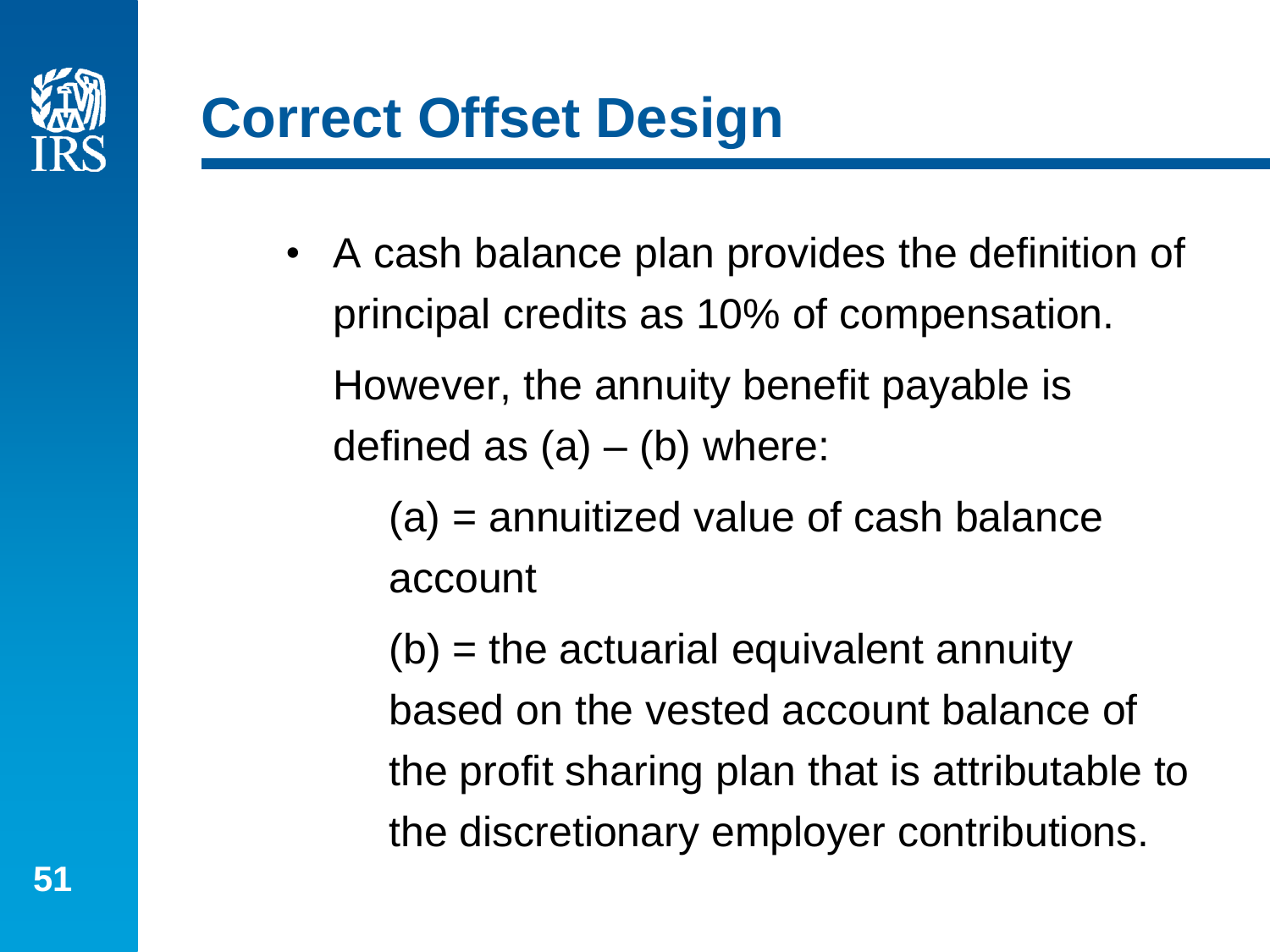

#### **Multiemployer Reports**

- In January 2013, PBGC issued 3 Reports to Congress re: the Multiemployer Insurance Program
	- 1) The "3 Agency Report"
	- 2) The "5 Year Report"
	- 3) The Annual "Exposure Report"
- The reports may help Congress address future challenges in multiemployer plans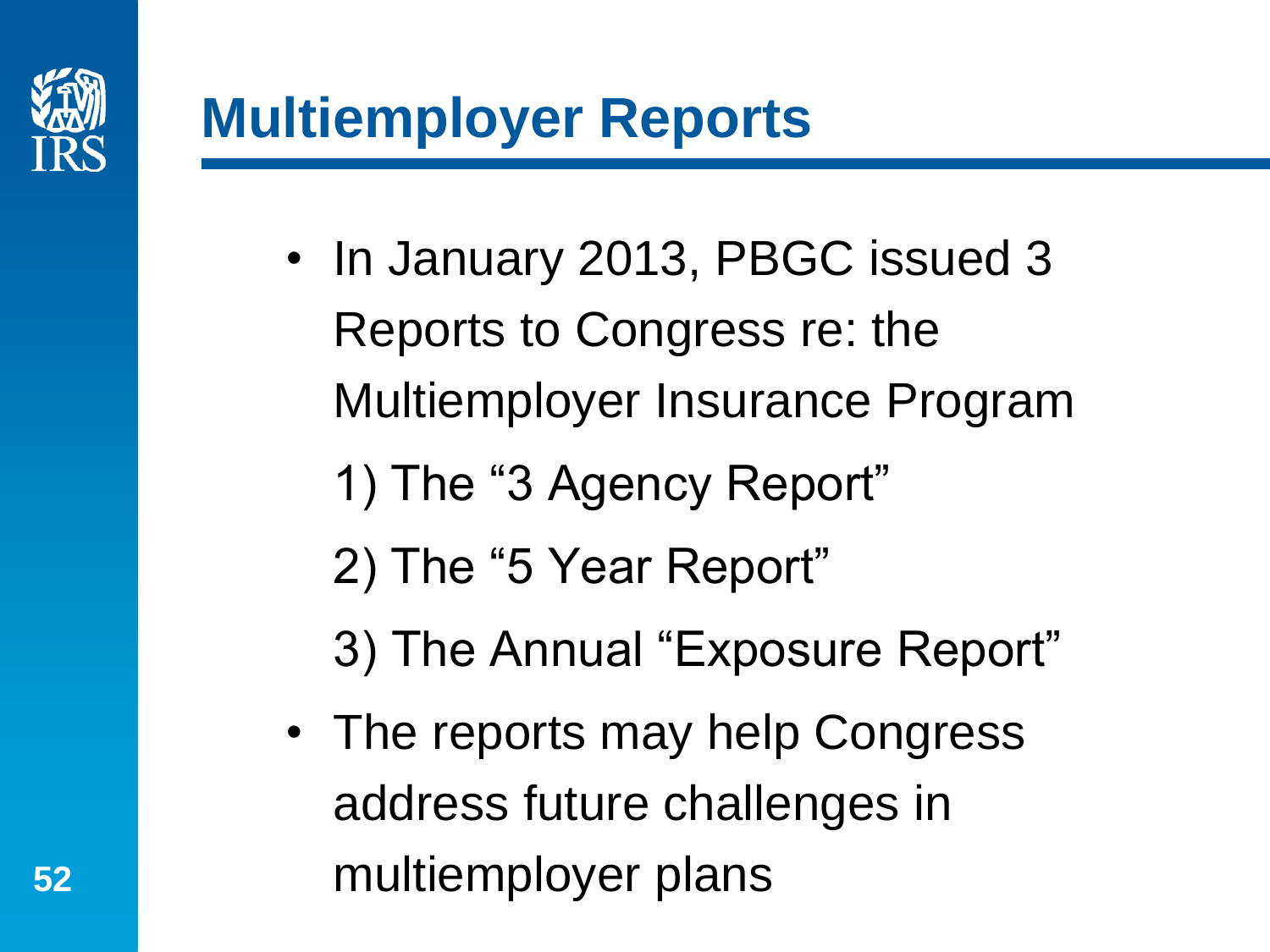

### **"Three Agency Report"**

- PPA § 221(a) required PBGC, DOL, & Treasury to study effects of PPA on Multiemployer plans
- The 2008 market crash: BOY 2008, 77% "green"; BOY 2009 32% "green"
- With PPA options, PRA 2010, & improving markets  $= 60\%$  green by 2011
- Serious challenges remain, however
- No policy recommendations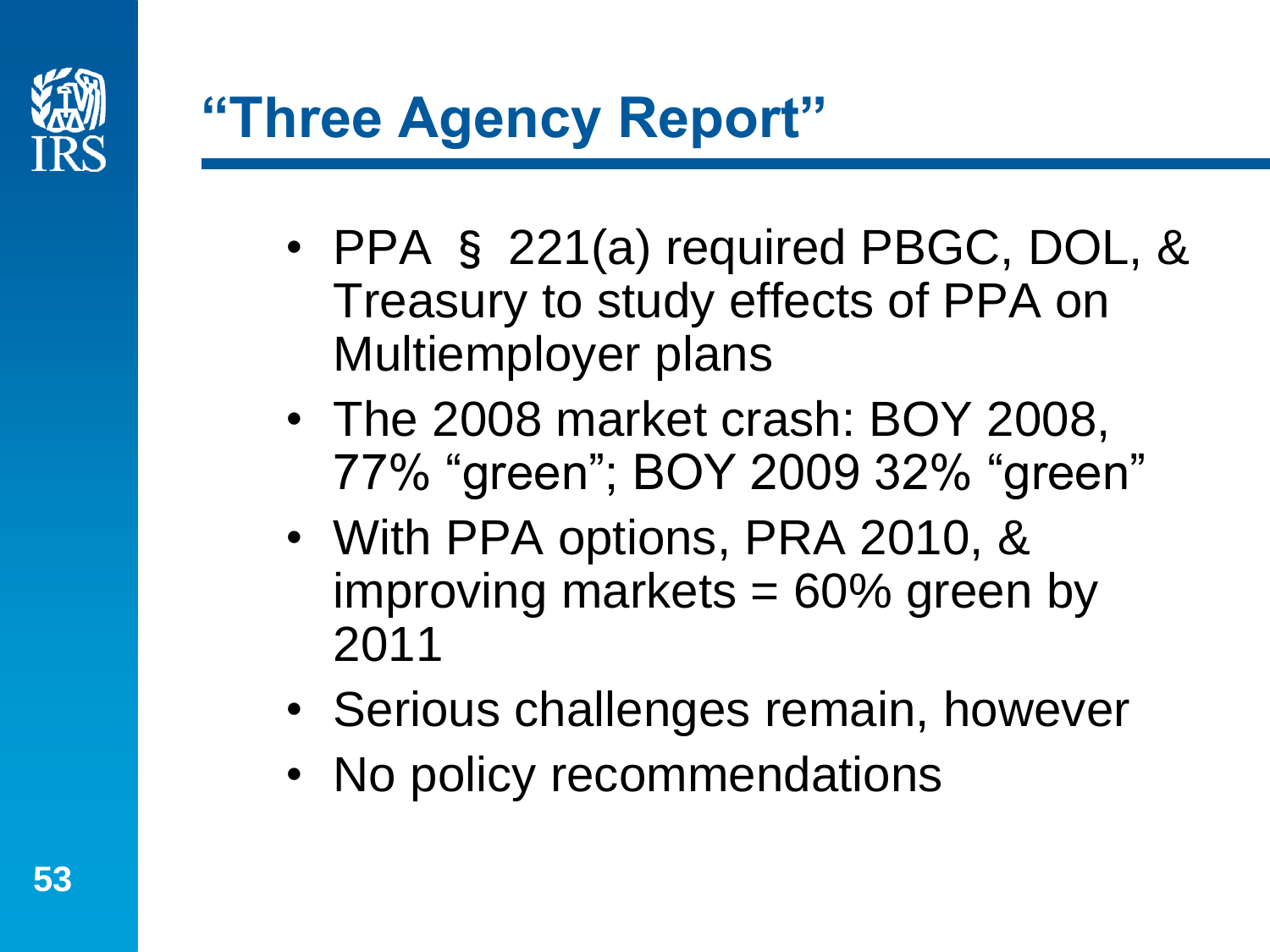

#### **"5 Year Report"**

- Required by ERISA § 4022A(f)(1)
- Per PBGC:
	- Current premium structure will not support multiemployer plan benefit guarantees in the long run
	- Sunset of PPA multiemployer provisions may be opportunity for broad review of policy & premium structure
- No requests or recommendations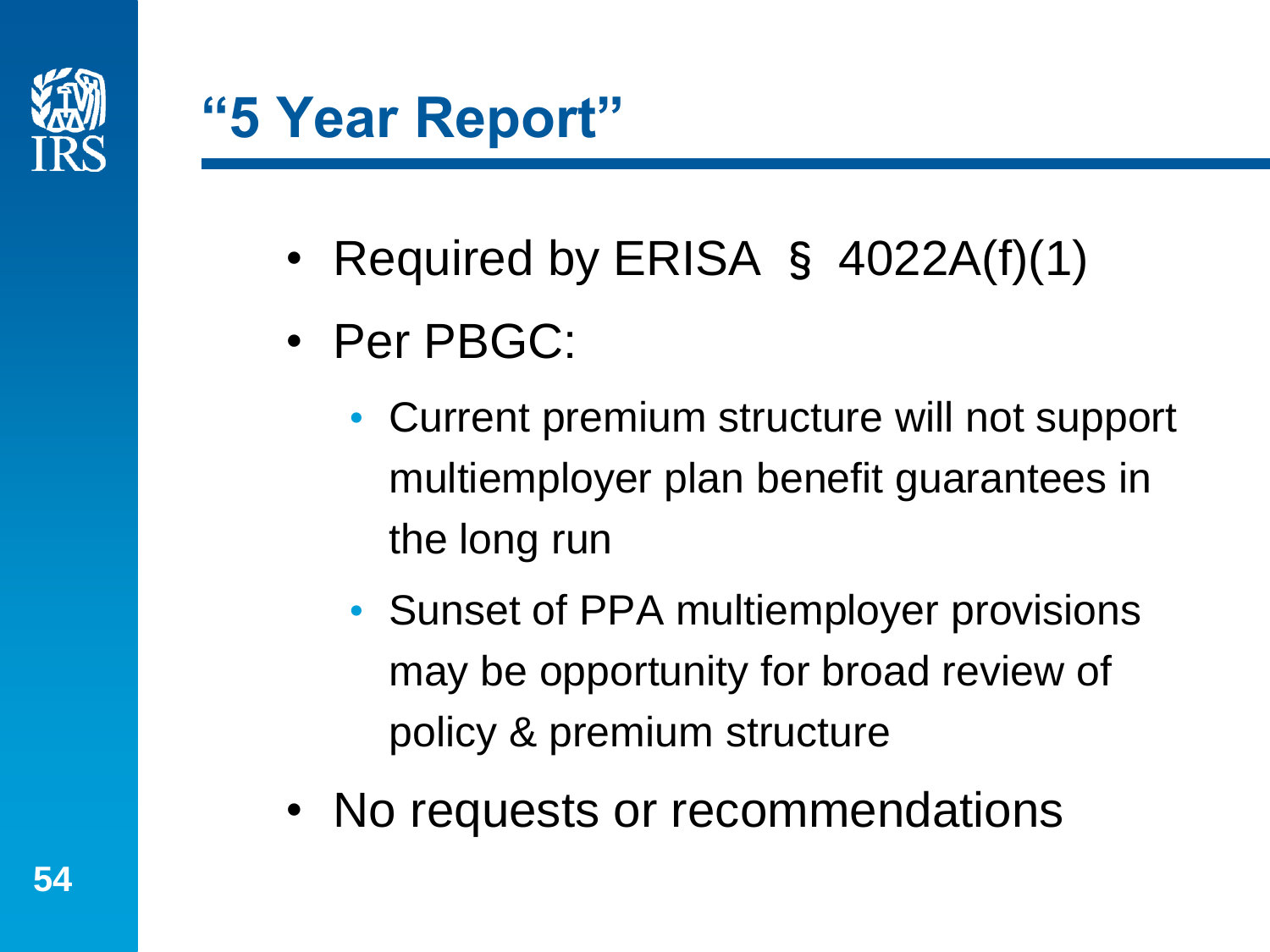

#### **"Exposure Report"**

- Stochastic Modeling System projects future of multiemployer program
- Significant deterioration in a few large plans is a big part of the problem